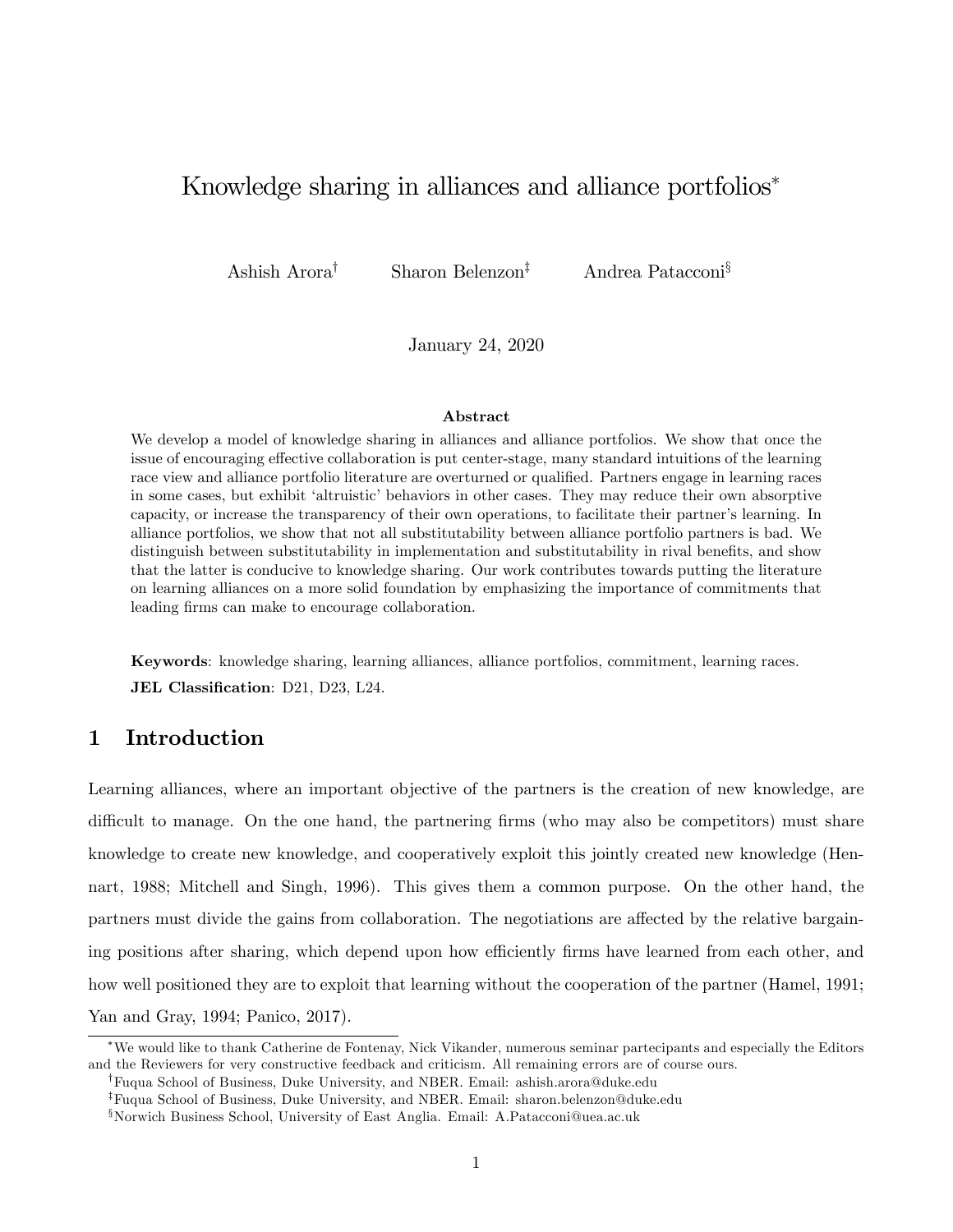In many cases, the new knowledge created cannot be accurately foreseen nor adequately distinguished from what is already known by the partners. Thus, firms cannot contract or commit to jointly exploit it. Any existing contract or joint venture terms are subject to renegotiation under the threat that one partner or the other may walk away (Williamson, 1975; Grossman and Hart, 1986). As a result, firms may be reluctant to collaborate and share knowledge  $ex$  ante, if they expect to find themselves in a weak bargaining position ex post.

Consider for instance the alliance between Nypro and Vistakon, a division of Johnson & Johnson (Christensen, 1994). The goal of this alliance was to develop single-use lensímolds for disposable contact lenses. While the project required substantial joint problem-solving, conflicts arose when attempts were made to more fully integrate the two firms' engineering teams. Senior managers at Nypro opposed these attempts, on the ground that they could compromise Nypro's intellectual property and bargaining position. Christensen highlights three key concerns. First, Nypro managers noted that although Nypro held several patents, much of its technology was not patented, as it involved process innovations that were best protected through trade secrets. One concern was that Vistakon engineers, after learning trade secrets from Nypro, could take jobs with injection molders directly competing with Nypro. A second concern was that Vistakon could use this information to develop alternative technologies to making lenses, which Vistakon was free to explore in parallel with its program with Nypro. Third, Nypro worried that, if the project was successful, Vistakon could use its better understanding of Nypro's manufacturing process to constrain Nyproís pricing áexibility and bargaining power in future supply contracts. For these reasons, knowledge sharing with Vistakon had to be managed carefully, and sometimes constrained.

Naturally alliance partners may attempt to mitigate such risks from knowledge sharing. Much of the literature focuses on defence mechanisms that firms can use to protect their knowledge from expropriation (e.g., Cohen et al., 2000; Katila et al., 2008). Here we take a complementary perspective and study organizational commitments that leading firms can use to encourage knowledge sharing when appropriability hazards are present (Schelling, 1960; Williamson, 1983). Nypro was concerned that sharing its knowledge, though vital to the success of the alliance, would hurt its bargaining position in the alliance. Therefore, if Vistakon could commit not to take advantage of Nypro, the latter would be more likely to share knowledge.

Our focus on commitments to encourage knowledge sharing yields recommendations that are often very different from, and sometimes diametrically opposed to, what some strategic management approaches suggest. A key tenet of the learning race literature (Hamel, 1991; Yan and Gray, 1994; Inkpen and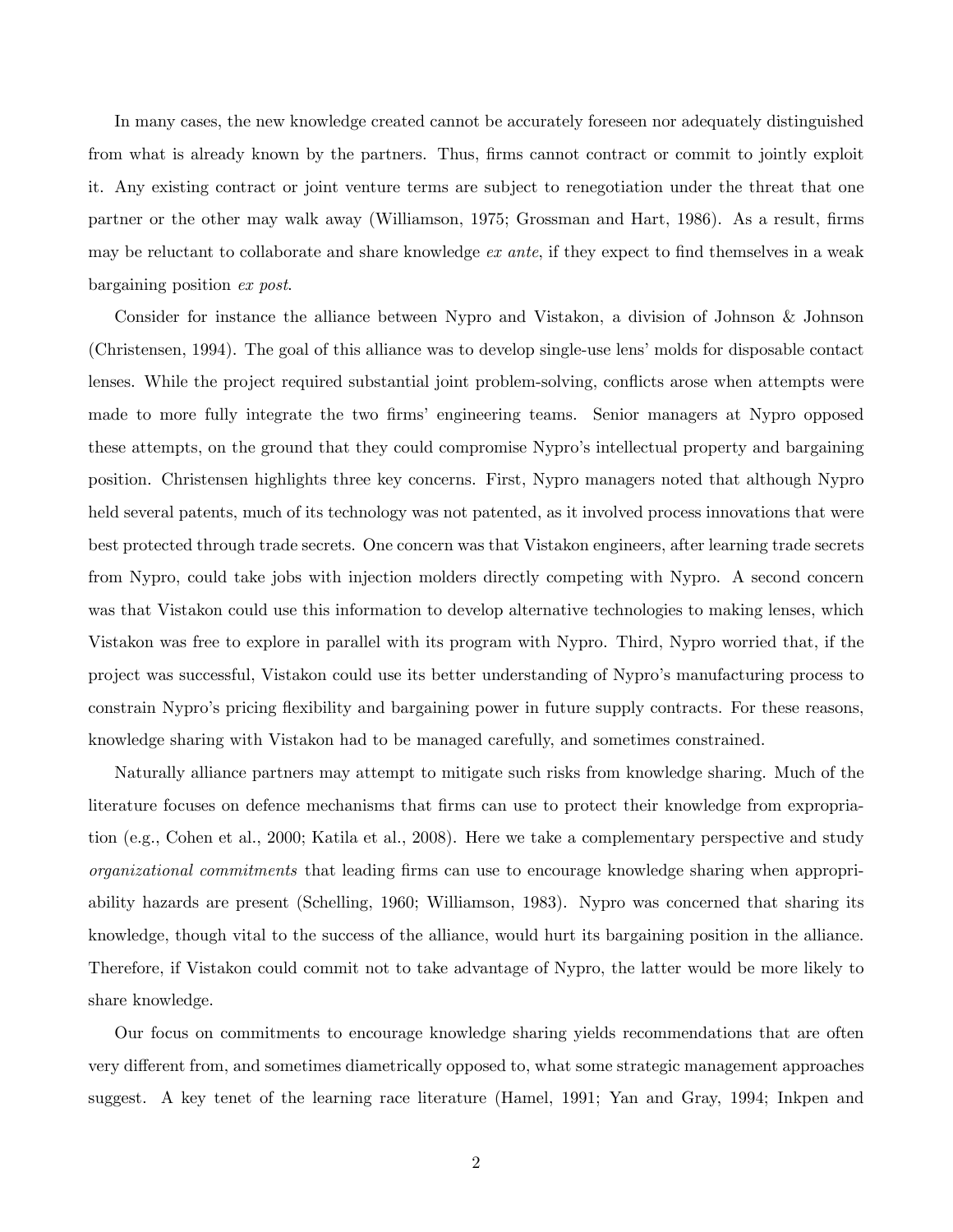Beamish, 1997; Khanna et al., 1998) is that alliance partners should "maximize their receptivity to the knowledge and skills of their partner while limiting the transparency of their own operations" (Mowery et al., 2002: 298). In our framework, firms engage in "learning races" in some cases but exhibit "altruistic" behaviors in other cases. This may help explain some apparently puzzling behaviors, such as Toyotaís willingness to teach lean manufacturing to GM, a competitor (Inkpen, 2005). It may also help explain why sometimes firms such as Intel, Toyota, and Cisco appear to deliberately reduce their own learning capability through internal "Chinese walls" (Gawer and Cusumano, 2002; Dyer and Nobeoka, 2000; Steinhilber, 2008).<sup>1</sup>

Leading firms may also commit to low appropriation of a partner's knowledge by creating alliance portfolios with desirable characteristics. Existing research suggests that synergies between partners encourage collaboration, while partner substitutability hinders it by exacerbating competitive tensions (McEvily et al., 2000; Bae and Gargiulo, 2004; Lavie, 2007). However, empirical work on the effects of partner substitutability or similarity has yielded largely inconclusive results (Goerzen and Beamish, 2005; Swaminathan and Moorman, 2009; Vasudeva and Anand, 2011; Cui and O'Connor, 2012; Cui, 2013).

We provide a potential explanation for these mixed results by distinguishing between two types of partner substitutability: substitutability in implementation and substitutability in rival benefits. Substitutability in implementation refers to situations where the contribution of a *former* partner  $A$  to the implementation of a project can partly be replaced by the contribution of a staying partner B. Because this type of substitutability makes it easier for the focal firm,  $F$ , to first appropriate A's knowledge and then terminate the alliance with  $A$ ,  $A$ 's incentives to share knowledge are reduced. Thus, substitutability in implementation hinders knowledge sharing.

Substitutability in rival benefits, by contrast, refers to a situation where the focal firm  $F$  does not gain much by appropriating the knowledge of both  $A$  and  $B$ , relative to appropriating the knowledge of only A or B. Intuitively, if A and B's knowledge bases overlap significantly, the marginal returns to appropriating partners' knowledge may be decreasing. In this case, although knowledge sharing in a single alliance may be unfeasible, we show that knowledge sharing in a portfolio (with both  $A$  and  $B$ ) can be feasible.

A second implication of our analysis that a focal firm  $F$  is often better off by choosing partners that are neither too similar nor too dissimilar to each other. This is because partner substitutability (both

 $1$ Our focus on knowledge sharing also yields the counter-intuitive result that uncertainty about outcomes need not always hinder knowledge sharing. Instead, greater uncertainty (in the form of mean preserving spreads) or even asymmetric information may actually facilitate knowledge sharing.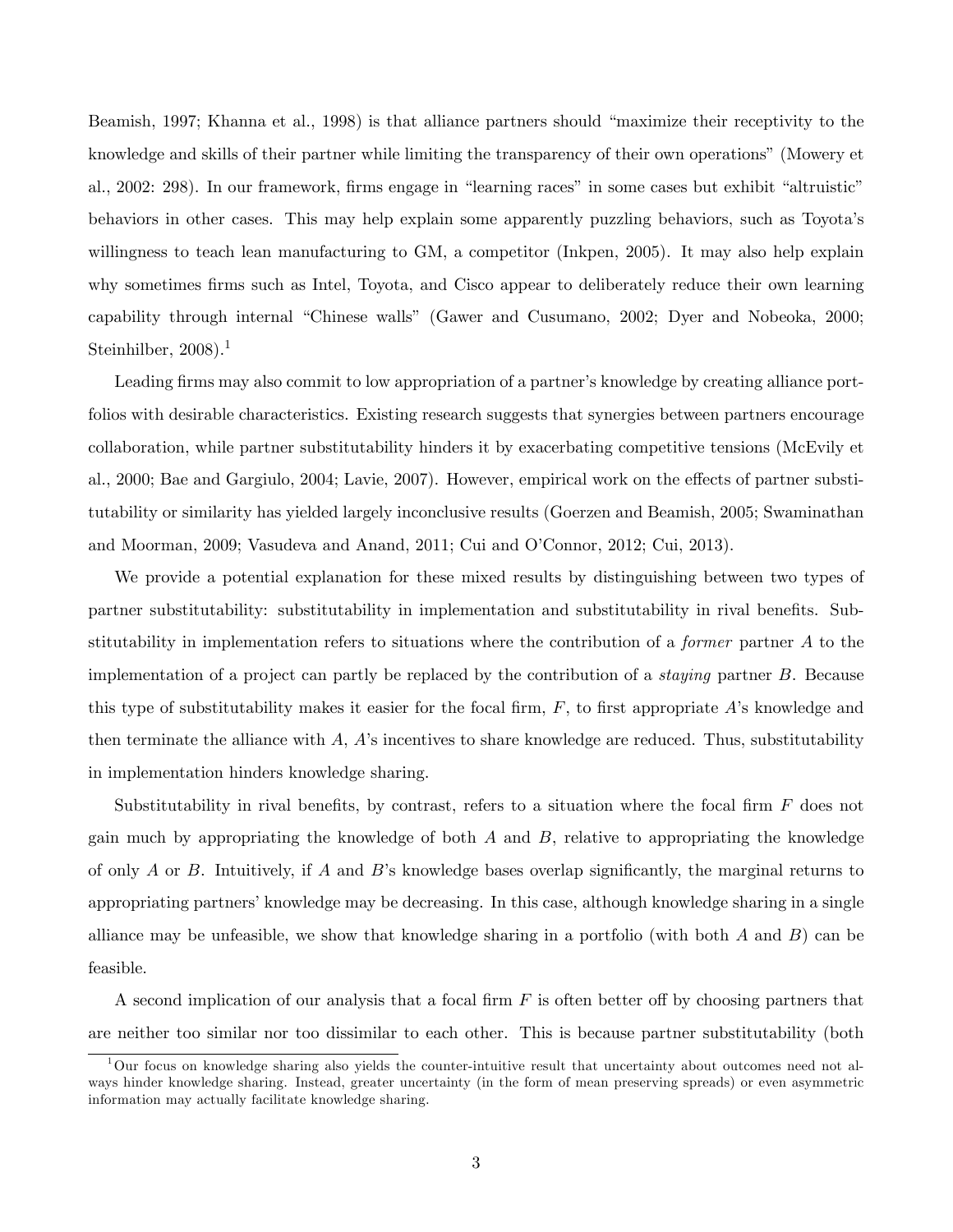in implementation and rival benefits) affects in opposite ways the probability of knowledge sharing and the share of value captured by the focal firm. Thus, as suggested by some recent studies (Swaminathan and Moorman, 2009; Vasudeva and Anand, 2011), the relationship between alliance value and partner substitutability may first increase and then decline.

This paper makes two main contributions. First, by emphasizing the need to encourage knowledge sharing, we contribute toward putting the literature on learning alliances on a more solid foundation. Scholars have noted that many of the learning race view's recommendations suffer from a failure to recognize that the processes of value creation and value appropriation are inextricably linked (e.g., Zeng and Hennart,  $2002$ ). Some have also argued that the notion of a race to learn is "largely unrealistic", for it is unclear what would motivate a likely loser to join the race (Inkpen, 2002: 272). This paper incorporates a knowledge sharing constraint into a model of learning in alliances, and shows that its inclusion has important consequences for how alliances should be managed. In particular, the model may help explain why, although learning is an important goal in many alliances, only few firms actually appear to have a racing intent (Mowery et al., 1996; Hennart et al., 1999; Inkpen, 2000).

The second main contribution of the paper is to re-orient attention in strategy and economics from the problem of how firms can protect their intellectual assets (e.g., Cohen et al., 2000; Katila et al., 2008), to the problem of how leading Örms can promote the health of their innovation ecosystems. Iansiti and Levien (2004) distinguish between "keystone organizations", which share the benefits from collaboration with their partners, and "physical dominators", which focus on value appropriation. We examine how keystone organizations can use commitment to help create ecosystems conducive to knowledge sharing and innovation.

#### 1.1 Related literature

This paper is related to several strands of the literature on alliances. By emphasizing contractual incompleteness and ex ante investment incentives, our model builds on the property-rights view of the firm. This literature studies how property rights should be allocated when concerns about hold-up reduce partnersí investment incentives (Grossman and Hart, 1986; Hart and Moore, 1990). A key insight of this literature is that, to maximize ex ante efficiency, property rights should be assigned to the party whose investment matters most to joint value creation. Aghion and Tirole (1994), however, point out that an optimal allocation of property rights may not be achieved if one of the partners is cash constrained. Panico (2017) argues that ownership structures that give partners strong incentives to create value may also give them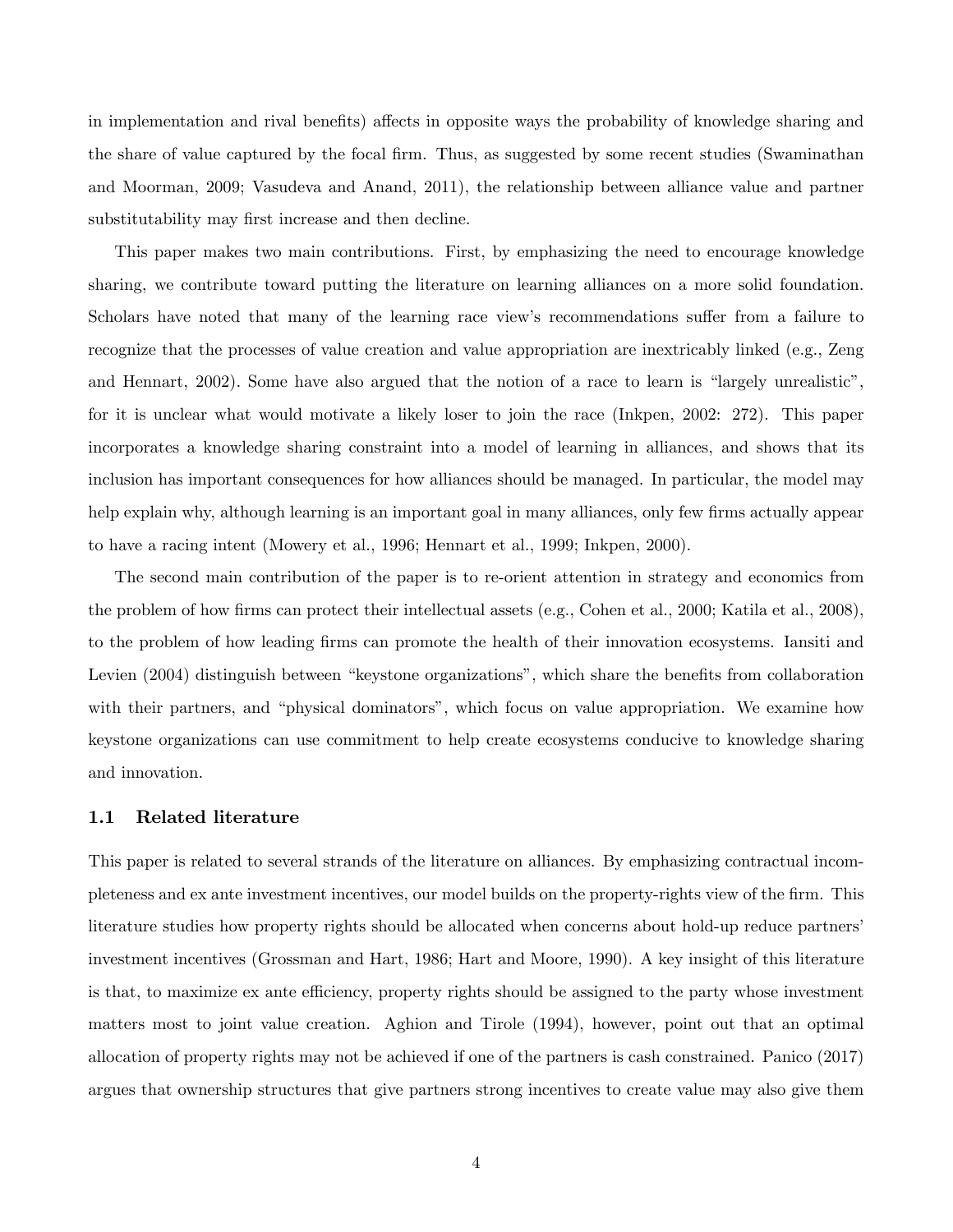strong incentives to engage in value appropriation. He studies how different ownership structures affect value creation and appropriation when partners interact only once or repeatedly. This paper develops a model where partners' investments are equally costly and important; hence, an equitable division of the gains from collaboration tends to promote investment.<sup>2</sup> The problem we emphasize is that investment may alter the partners' bargaining positions (i.e., their outside options).<sup>3</sup>

A few papers examine how shifts in bargaining positions affect investment incentives. Nicita and Sepe  $(2012)$  note that, when investment affects outside options, overinvestment as well as underinvestment can occur. de Fontenay and Gans (2005), Patacconi and Vikander (2015) and Herbst and Walz (2017) explore in different settings the idea that bargaining with other potential partners determines each firm's outside option. We focus on organizational commitments to encourage investment. The commitments we emphasize are constraints to one's own absorptive capacity and alliance portfolio design. Panico (2017) examines incentives to invest in value appropriation, which could be interpreted as investments in absorptive capacity. However, in Panicoís model, investments in value appropriation and investments in value capture are chosen simultaneously. Commitment, on the other hand, requires a sequential choice. $4.5$ 

The commitments that have been more extensively studied in economics are contractual or equitybased (e.g., Williamson, 1983; Oxley, 1997). Williamson (1983) considers a model where producers can make relationship-specific investments but such investments create the potential for hold-up. He shows that, under some conditions, efficient contracting can be achieved if the buyer posts a 'hostage' (such as a termination fee) that is delivered to the producer if the order is cancelled. Equity alliances (those involving the sharing or exchange of equity) can also be conceptualized as commitments. These structures embody complex administrative structures that enhance control over technology flows and facilitate collaboration (Pisano, 1989; Oxley and Wada, 2009). In Section 5, we conclude that, although these contractual solutions ameliorate the problem of shifting bargaining positions, they only ensure

<sup>&</sup>lt;sup>2</sup>Such balanced division may result from an equitable allocation of property rights, as in Panico's (2017) case of 'symmetric control', or from negotiations between a monopsonistic customers and the owner of an innovation, as in Aghion and Tirole's  $(1994)$  case of 'RU-ownership'.

 $3$ Most of the property-rights literature assumes that asset ownership, but not investment, affects partners' outside options.

 $4$ Panico (2011) develops a model where a focal firm selects prior to investment both the fraction of property rights and the fraction of control rights assigned to each partner. Property rights affect the partners' outside options, while control rights a§ects how the surplus from collaboration is divided between the partners. Panico Önds that, in equilibrium, ownership and control rights are often substitutes. We obtain a similar result in Section 5, where we consider equity alliances. However, in addition to contractual solutions, our paper also considers organizational commitments (restrictions to one's own absorptive capacity and alliance portfolio design).

<sup>&</sup>lt;sup>5</sup>This paper is also related to the biform approach used in the literature on value creation and capture (e.g., Brandenburger and Stuart, 2007; Ryall and Sorenson, 2007). In our model, commitments and investments inknowledge sharing occur sequentially in the first noncooperative stage, and payoffs results from negotiations in the second cooperative stage.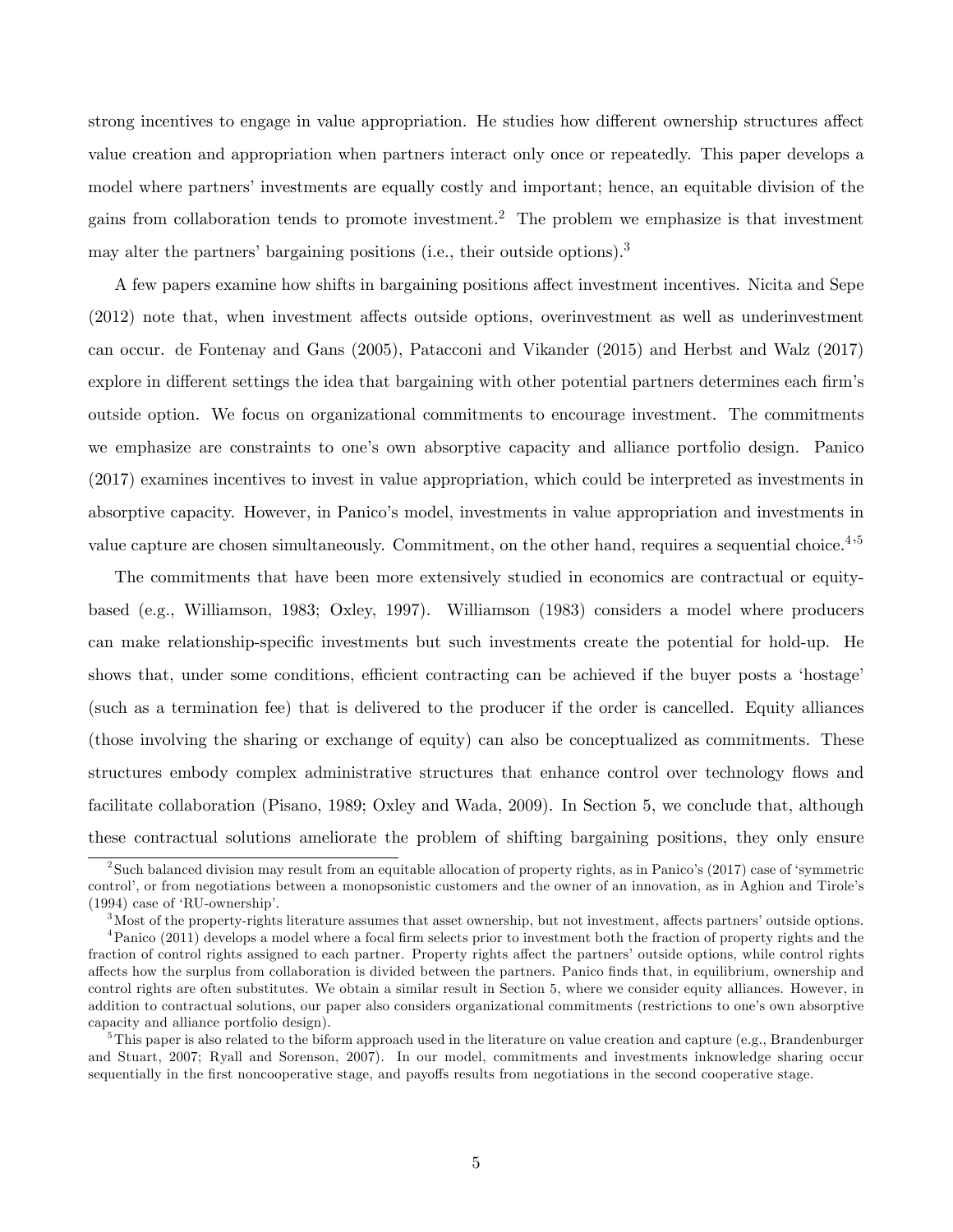efficiency under stringent conditions. Thus, organizational commitments remain important.<sup>6</sup>

We focus on learning alliances and investments in knowledge sharing. Our analysis is motivated by the observation that knowledge sharing often alters the partners' bargaining positions through knowledge spillovers. Information leakage and knowledge misappropriation are often cited as a major drawbacks of R&D collaborations (Veugelers and Kesteloot, 1994; Arora and Merges, 2004; Katila et al., 2008).<sup>7</sup> Knowledge sharing can also shift the balance of power in favor of the alliance partner that learns the fastest, potentially giving rise to "learning races" and instabilities (Hamel, 1991; Yan and Gray, 1994; Inkpen and Beamish, 1997).

The literature has largely focused on how firms can protect themselves against their knowledge spillovers in alliances. Katila et al. (2008), for instance, find that startups are more likely to enter corporate investment relationships with incumbents when they can defend themselves against misappropriation. Defence mechanisms include not only patents and secrecy (Cohen et al., 2000), but also the selection of partners with limited opportunistic intent (Khanna et al., 1998; Baum et al., 2000; Dussauge et al., 2000). How leading firms can use commitments to encourage knowledge sharing within their ecosystems has been much less extensively studied. Our contribution is to show that incorporating ex ante knowledge sharing considerations in a model of learning alliances has important implications for alliance management.

Finally, our alliance portfolio design analysis is related to a growing literature examining how network structure affects knowledge sharing (Hansen, 2002; Argote et al., 2003; Reagans and McEvily, 2003). The similarity of knowledge sources within a network is often regarded as an obstacle to effective knowledge sharing, both because it reduces knowledge variety and because it creates competitive tensions (e.g., Baum et al., 2000). However, empirical Öndings have been mixed (e.g., Goerzen and Beamish, 2005; Swaminathan and Moorman, 2009; Cui 2013). Our work may help reconcile these mixed findings by highlighting a type of knowledge redundancy (substitutability in rival benefits) that can actually facilitate knowledge sharing.

The rest of the paper is organized as follows. The basic model is presented in Section 2. There we show that shifts in bargaining positions can destabilize alliances. Section 2.1 examines how uncertainty and different types of uncertainty resolution affect knowledge sharing. Subsequent sections focus on

 $6$ Our analysis focuses only on a few specific contracts; other contracts may perform better. See Segal and Whinston (2013) for a discussion of when/how contracts can ameliorate the hold-up problem.

<sup>&</sup>lt;sup>7</sup>Veugelers and Kesteloot (1994, 1996) examine how knowledge spillovers between partners affect the stability of alliances. While these models capture the idea that knowledge spillovers undermine alliance stability, they do not investigate the role of commitments in facilitating knowledge sharing ex ante.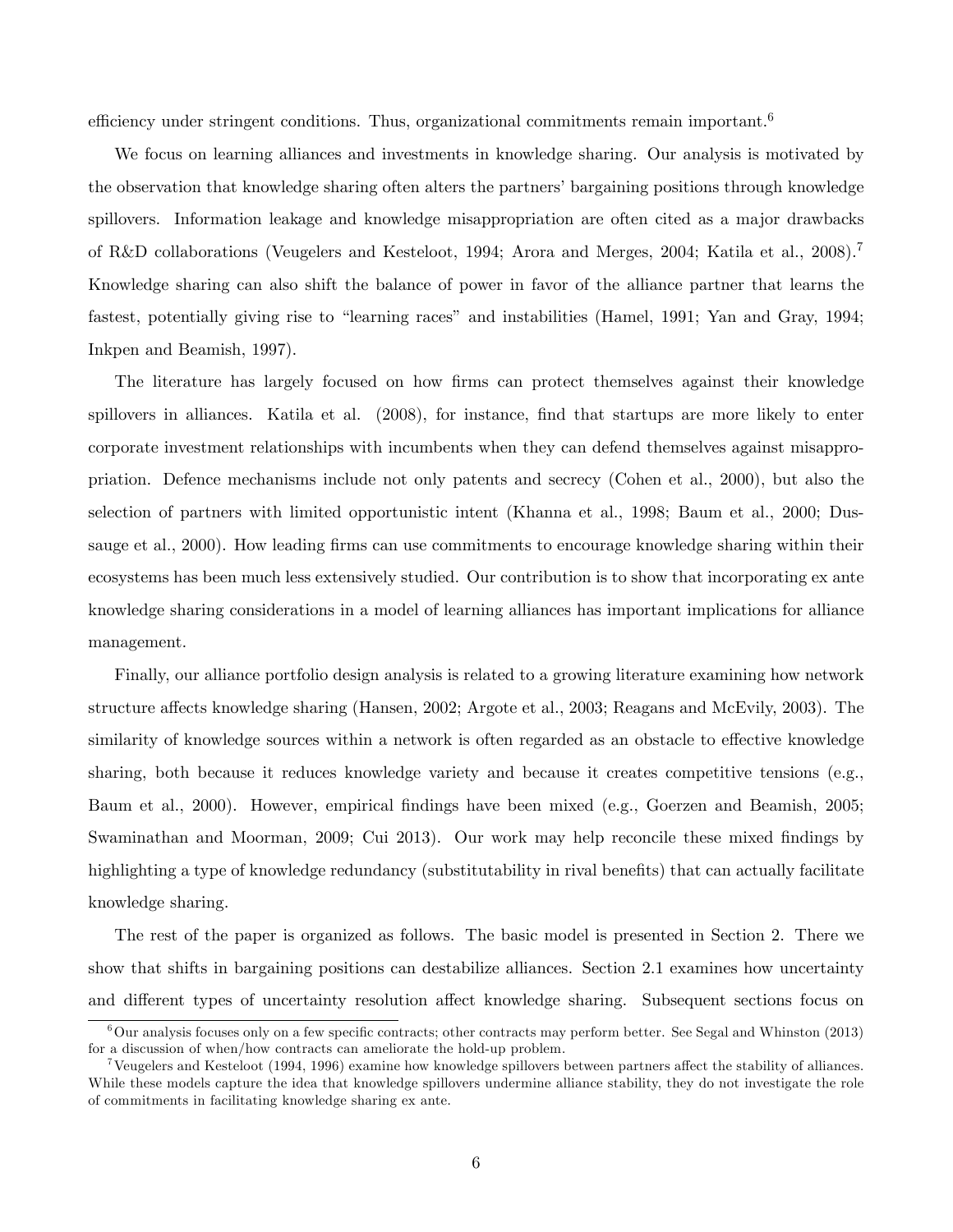commitments to facilitate knowledge sharing. Specifically, we examine: investments in absorptive capacity (Section 3), alliance portfolio design (Section 4), and contracts (Section 5). Section 6 concludes. Proofs are relegated to the online appendix.

## 2 Model

There are two firms,  $F$  and  $A$ , that participate in an alliance or collaboration. We will sometimes refer to  $F$  as the focal firm, because it may be involved in more than one alliance.

In period  $\theta$  (the commitment stage), the firms take actions that influence how their payoffs in future periods will evolve. We postpone the discussion of these actions (which in some cases can be interpreted as commitments) to Sections 3 to 5. For now, we assume that no actions or commitments are available in period 0.

In period 1 (the knowledge sharing stage), the firms simultaneously and noncooperatively choose whether to invest in knowledge sharing. We assume that these investments are not contractible. For instance, in the Nypro-Vistakon example discussed in the introduction, investments in knowledge sharing would involve a more extensive integration between the two firms' engineering teams than actually carried out. We assume that, if the Örms invest in knowledge sharing, then each of them incurs a private cost 1  $\frac{1}{2}I > 0$ . Thus, I denotes the total cost associated with knowledge sharing.<sup>8</sup>

If  $F$  and  $\overline{A}$  do not invest, then knowledge sharing costs are not incurred and  $\overline{F}$  and  $\overline{A}$  obtain their ìbaselineî payo§s, which we normalize to zero. These payo§s may correspond to either if the alliance is not formed or where an alliance is in place, but appropriability hazards prevent high levels of knowledge sharing, as in the Nypro-Vistakon example. Thus, a payoff of zero may describe a situation where  $F$  and A introduce a new product together, but the new product is not valuable, because of limited knowledge sharing. If both firms invest in knowledge sharing, then payoffs V,  $\pi_F$  and  $\pi_A$  are realized, where V is the value of the alliance and  $\pi_F$  and  $\pi_A$  are, respectively, F and A's (ex post) outside options. We assume that there is no uncertainty about  $V$ ,  $\pi_F$  and  $\pi_A$ . In Section 2.1, however, introduce uncertainty and both the case of symmetric resolution of uncertainty (both Örms learn the same information) and asymmetric resolution of uncertainty (the firms learn different information) in period 2 (the uncertainty resolution stage).

In period 3 (the negotiation stage), the firms choose whether to continue to work together and earn V , or exit and obtain their outside options. If they continue to work together (i.e., they implement their

<sup>&</sup>lt;sup>8</sup>The assumption that knowledge sharing costs  $\frac{1}{2}I$  are the same for F and A is just for simplicity. This assumption could easily be relaxed without changing any of the qualitative results of the paper.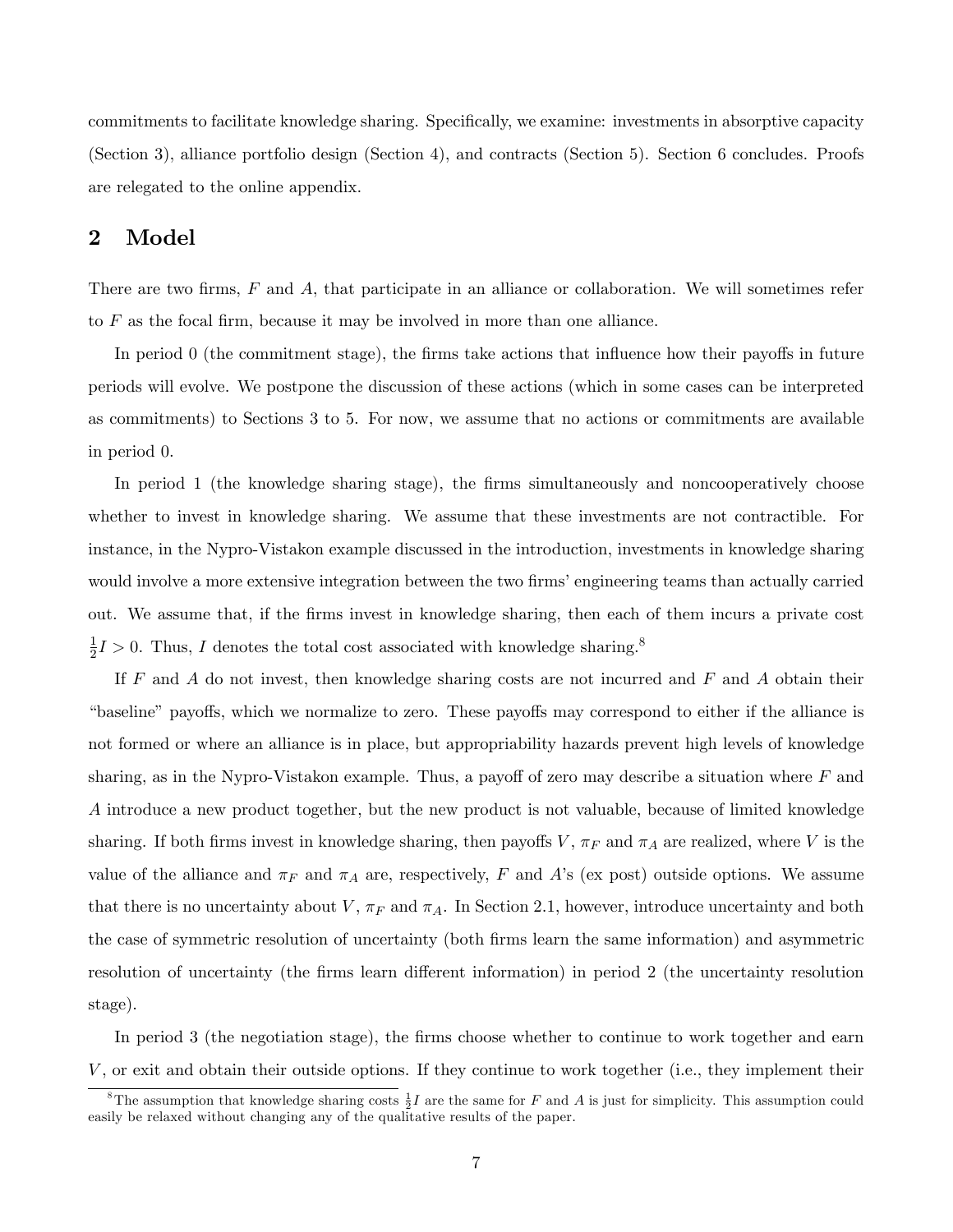project), then they must bargain over how to divide V. In the case of Nypro and Vistakon, implementation means developing new disposable contact lenses together, and sharing the profits from this new product. If instead F and A terminate their collaboration prematurely (before implementation), then F gets  $\pi_F$ and A gets  $\pi_A$ . We allow  $\pi_F$  and  $\pi_A$  to differ from zero (the baseline payoffs in the absence of knowledge sharing) because knowledge sharing may affect the firms' competitive positions. For instance,  $\pi_F$  and  $\pi_A$  may both be positive if both F and A learn something useful from their interaction that allows them to improve their existing products, though of course one partner may learn more than the other (e.g.,  $\pi_F > \pi_A$ ). However, it could also be that one partner is "expropriated" by the other (e.g.,  $\pi_F > 0$ ,  $\pi_A \leq 0$ . This is the "swimming with sharks" or "information leakage" scenario highlighted by many scholars (e.g., Veugelers and Kesteloot, 1994; Katila et al., 2008).

In the Nypro-Vistakon example, the risk that unwanted knowledge spillovers may help Vistakon develop alternative technologies to making lenses implies that  $\pi_F > 0$  (here F stands for Vistakon and A stands for Nypro).<sup>9</sup> Similarly, the concern that Vistakon's better understanding of Nypro's manufacturing process could constrain Nyproís pricing áexibility and bargaining power in future supply contracts implies that  $\pi_F > 0$  or  $\pi_A < 0$ . As we shall see, even if the partners end up jointly implementing the innovation, the ex-post outside options  $\pi_F$  and  $\pi_A$  affect how F and A share their joint value V.

Note that  $\pi_F$  and  $\pi_A$  only accrue if the collaboration is prematurely terminated. Indeed, to the extent that firm  $F$  can use the knowledge it gains from the alliance without jeopardizing the alliance itself, these payoffs would simply be added to both V and  $\pi_F$ , making the collaboration more attractive to F without making it less attractive to A. Our interest, on the other hand, is in "rival benefits" which can potentially jeopardize the collaboration by making it less attractive to the other partner. In terms of our example, Vistakon would only develop alternative technologies to making lenses if its collaboration with Nypro was terminated. This outside option (worth  $\pi_F$ ) would only be used if their joint project (worth V) was not completed. Nevertheless, because Vistakon could terminate the collaboration and still develop an alternative technology influenced how the value of the joint project  $V$  was divided.

The key assumptions we make are that (i) it is impossible to contract on knowledge sharing, and that (ii) the Örms cannot commit ex ante (before knowledge sharing) to implement the project together ex post. These assumptions imply that the Örms cannot be forced to collaborate; neither in the initial phase of knowledge sharing nor in the subsequent implementation phase. This could be because it is impossible for a court to verify, for instance, that a firm has done its best to transmit its knowledge, or that a partner

<sup>&</sup>lt;sup>9</sup>It could also be that  $\pi_A < 0$  if the development of these alternative technologies weakens Nypro's competitive position in the marketplace.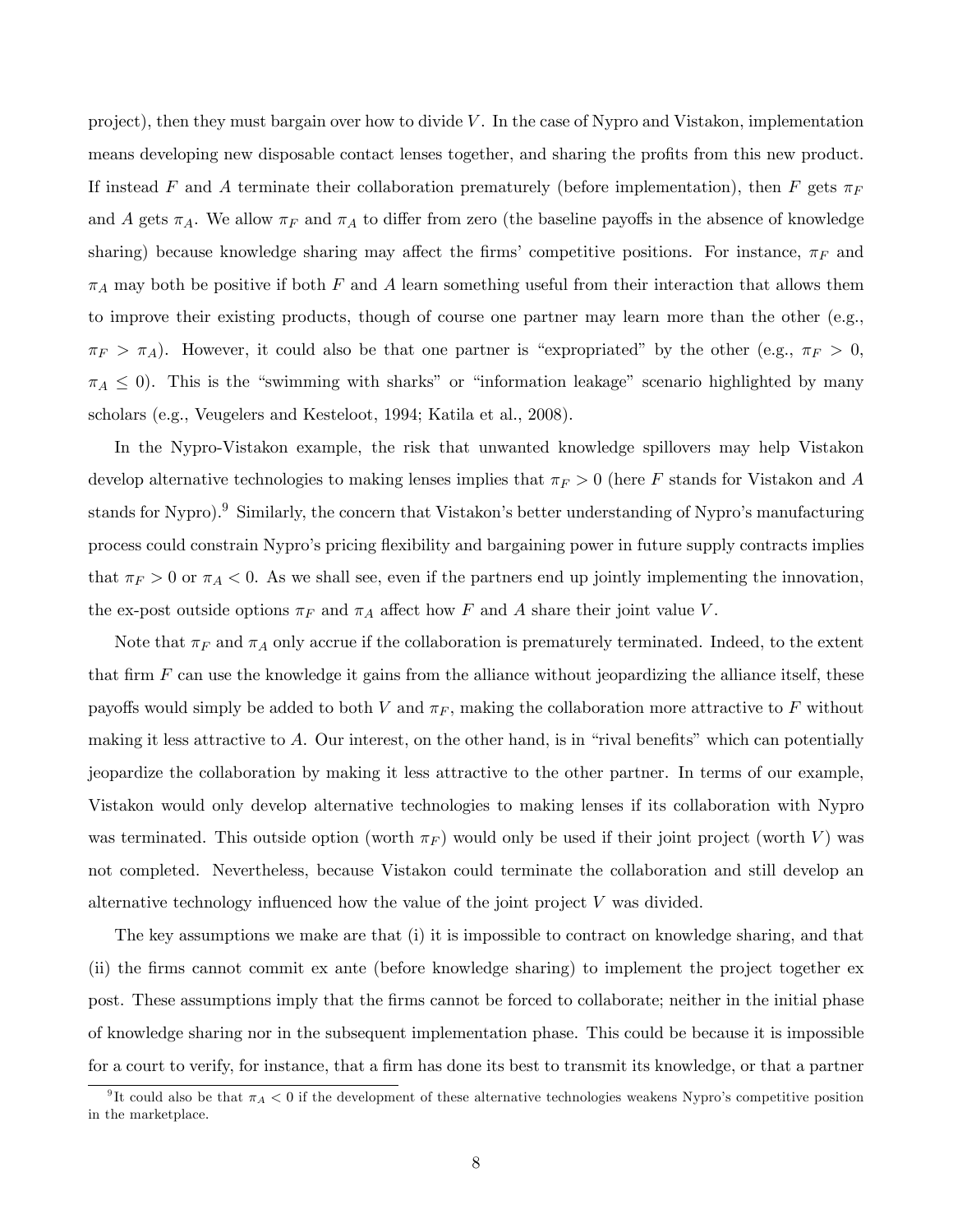is performing in a consummate rather than perfunctory fashion during co-development. In countries with less developed institutions, these assumptions may also reflect very high costs of using the legal system.

Note that firms will not unilaterally share knowledge. We assume that, if  $F$  shares knowledge with  $A$ but A does not, then F pays the knowledge sharing cost  $\frac{1}{2}I$  and A enjoys a benefit  $\pi_A^u \ge 0$  (the superscript u stands for unilateral knowledge sharing). If A shares knowledge but  $F$  does not, then A pays the cost 1  $\frac{1}{2}I$  and F enjoys a benefit  $\pi_F^u \geq 0$ . Because knowledge sharing is not contractible, neither F nor A will unilaterally share its knowledge. Figure 1 summarizes the sequence of events.

### [Figure 1 about here]

In period 3, if the firms share knowledge and implement their project together, they must bargain over the division of the surplus. We posit  $V \geq \pi_F + \pi_A$ . That is, after knowledge sharing, it is efficient for  $F$  and  $\tilde{A}$  to implement their project together. This could be because the partners have complementary capabilities in developing and commercializing the new product, or because competition following a breakup dissipate rents. We assume bargaining is efficient and determined according to the Nash solution with equal weights. Thus, the partners' payoff are given by

$$
\Pi_i = \pi_i + \frac{1}{2} \left[ V - \pi_F - \pi_A \right] - \frac{1}{2} I, \quad i = F, A.
$$
\n(1)

That is, each firm gets its ex post (after knowledge sharing) outside option  $\pi_i$ , plus half of the surplus from implementation  $V - \pi_F - \pi_A$ , minus the costs of knowledge sharing  $\frac{1}{2}I$ . Knowledge sharing is efficient if  $V \geq I$ .

In a non-cooperative equilibrium, knowledge sharing occurs only if each firm  $i = F, A$  obtains more when they both share knowledge than when they do not share knowledge:

$$
\Pi_i \ge 0 \tag{2}
$$

We refer to  $(2)$  as is knowledge sharing constraint. If this constraint holds, we say that knowledge sharing is privately profitable for firm  $i$  (assuming that the other firm also shares knowledge). After some manipulations,  $F$  and  $\hat{A}$ 's knowledge sharing constraints can be rewritten as:

$$
V - I \ge \pi_A - \pi_F \tag{3}
$$

$$
V - I \ge \pi_F - \pi_A \tag{4}
$$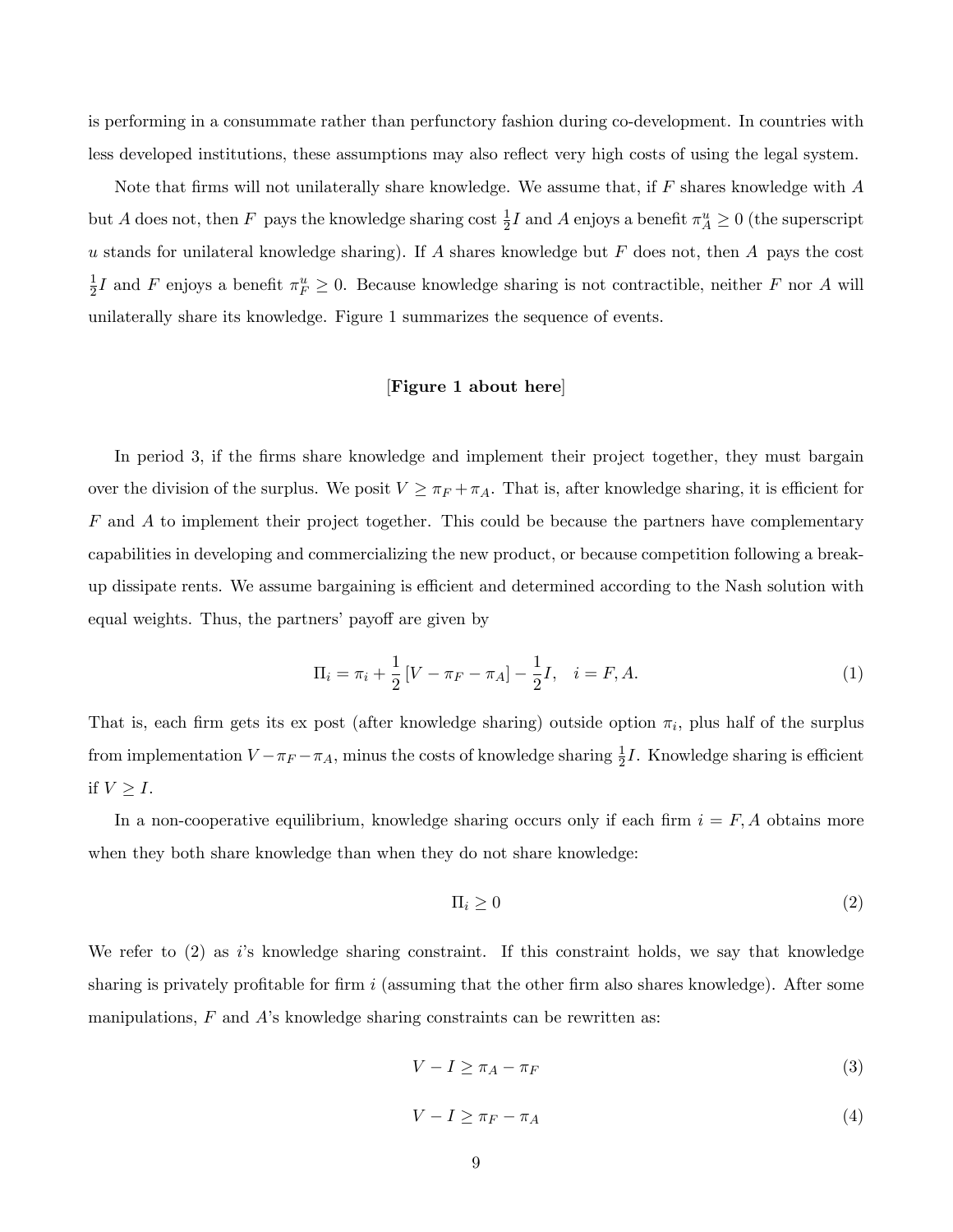Unsurprisingly, F and A are more likely to collaborate if knowledge sharing creates substantial value  $(V-I)$ large). However, partners also care about their relative bargaining positions. If  $\pi_A > \pi_F$ , then knowledge sharing shifts bargaining power in favor of A (that is, outside options shift from  $(0,0)$  to  $(\pi_F, \pi_A)$ , with  $\pi_A > \pi_F$ , which makes F less likely to share its knowledge (i.e., condition (3) is less likely to hold). Conversely, if  $\pi_F > \pi_A$ , then bargaining power shifts in favor of F, and A is less likely to share knowledge with F. Conditions (3) and (4) make clear that both firms will invest only if  $V - I \ge |\pi_F - \pi_A|$ .<sup>10</sup> Note that the shifts in bargaining positions, as measured by  $|\pi_F - \pi_A|$ , only influence how the surplus generated by the alliance is divided between F and A. The condition for the efficiency of knowledge sharing,  $V > I$ , does not depend on the relative magnitudes of  $\pi_F$  and  $\pi_A$ . Because  $V - I \geq |\pi_F - \pi_A|$  is stronger than  $V > I$ , as typical in property-rights models, the equilibrium can exhibit underinvestment.

We summarize this discussion as follows.

**Proposition 1.** Knowledge sharing is efficient when  $V \geq I$ . However, it is privately profitable for both firms only when

$$
V - I \ge |\pi_F - \pi_A| \,. \tag{5}
$$

Proposition 1 captures the idea that some value-creating investments may not be undertaken when knowledge sharing creates large shifts in bargaining positions. Value creation is important but asymmetries in the evolution of outside options create a wedge between equilibrium and socially efficient outcomes. Preserving the balance of power within the alliance (a low  $\pi_F - \pi_A$  in absolute value) helps reduce the risk of underinvestment.

By emphasizing underinvestment in knowledge sharing rather than the failure of an alliance to be formed, we implicitly assume that, despite underinvestment, the partners may still remain together, as was the case in the Nypro-Vistakon example discussed above. The SEMATECH alliance is another case in point. As Grindley et al. (1994: 730) write, SEMATECH was

[o]riginally intended to provide a research facility for member Örms to collaborate on projects to improve their semiconductor manufacturing process technology. [However,...] Process technology expertise is central to the competitive advantage of individual semiconductor manufacturers, and member Örms were reluctant to share such sensitive information. The sophistication of the manufacturing technology of SEMATECH member firms also differed considerably, raising the danger that some firms could "free ride" on the contributions of technology leaders.

<sup>&</sup>lt;sup>10</sup>This is not sufficient for knowledge sharing because if F believes that A will not invest, then, F will not invest even if  $V - I \geq |\pi_F - \pi_A|$ . Here we ignore this coordination problem.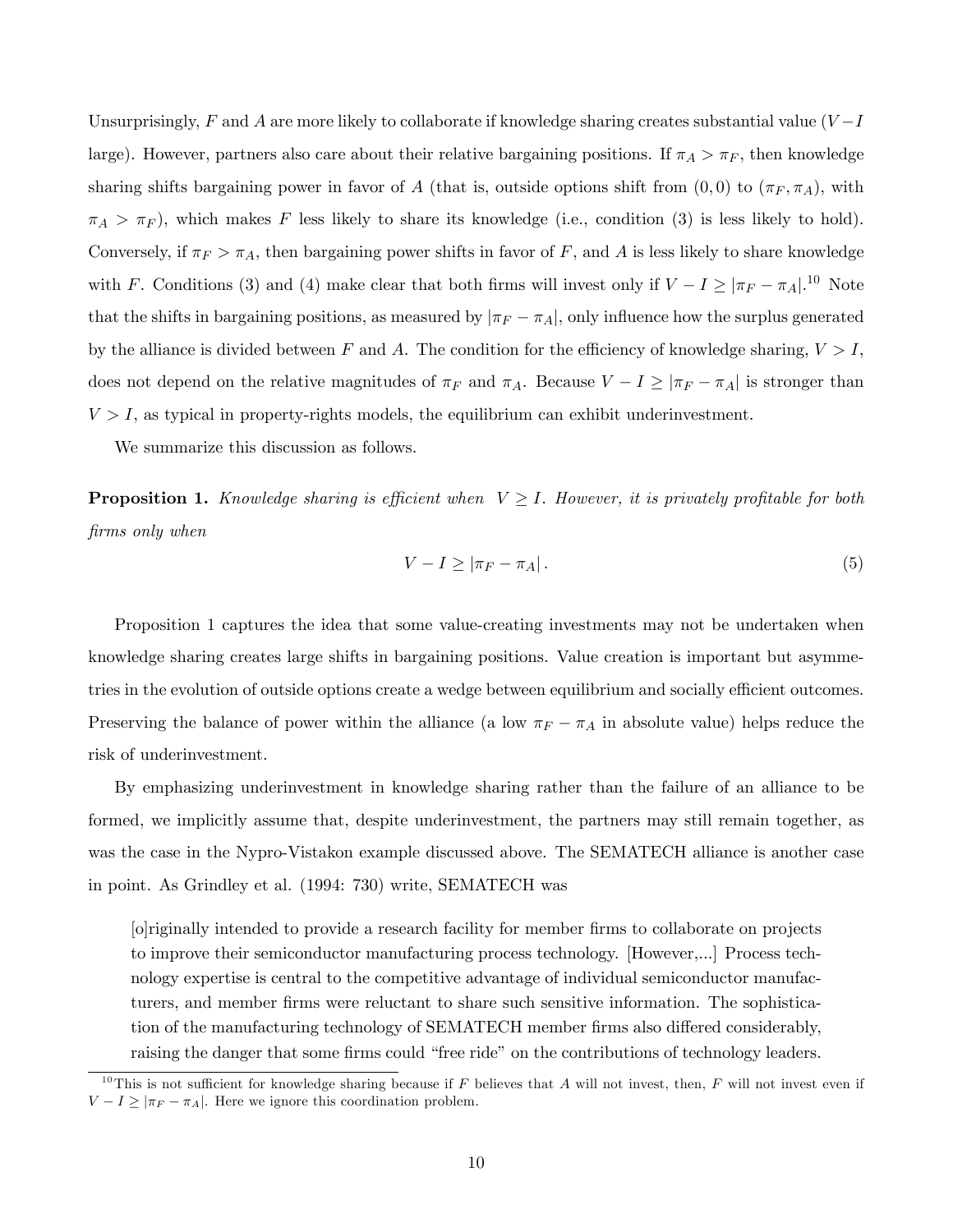In response to these controversies, SEMATECH altered its research agenda [...] The new research agenda has shifted the consortium's focus from the development of a complete state-ofthe-art production process in its Austin facility to knowledge diffusion and technology transfer.

SEMATECH provides another example where appropriability hazards and competitive tensions among member firms prevented participants from fully sharing their knowledge. However, appropriability hazards did not lead to the termination of the alliance. Instead, the goal of the alliance was altered, to focus on areas where competitive tensions were less severe.

In addition to noncontractible investment, several other features of the model are also well-suited for the analysis of knowledge sharing. In our model, partners' investments are highly complementary  $(V$  is only created if both partners invest). Our results remain valid for arbitrarily small investment costs.<sup>11</sup> A firm's investment may affect not only its own outside option, but also the outside option of its partner. It is difficult to think of many investments not involving knowledge sharing where all these assumptions are verified. Also, the next section will consider investments in absorptive capacity. There, we will show that a 'strong' partner may invest resources to restrict its own absorptive capacity, thus lowering the value of its outside option. In the case of more traditional investments in physical or human capital, we would instead expect investment to improve one's own outside options.

### 2.1 Uncertainty

This subsection explores how uncertainty affects firms' incentives to share knowledge. We consider two scenarios: symmetric resolution of uncertainty about synergies and asymmetric resolution of uncertainty about outside options. We find that, contrary to conventional wisdom, uncertainty often promotes knowledge sharing in our setting.

Symmetric resolution of uncertainty about synergies. We begin with the case where there is initially uncertainty about the value of the synergies V. In period 1 (the knowledge sharing stage),  $F$ and  $A$  only know that  $V$  is distributed according to cumulative distribution function  $G$  over support  $[V, \overline{V}]$ . However, in period 2 (after knowledge sharing but before implementation), both firms learn the

<sup>&</sup>lt;sup>11</sup>We assumed  $I > 0$  to rule out some knife-edge equilibria and simplify the exposition. The analysis would remain essentially unchanged if we had assumed  $I \geq 0$  instead.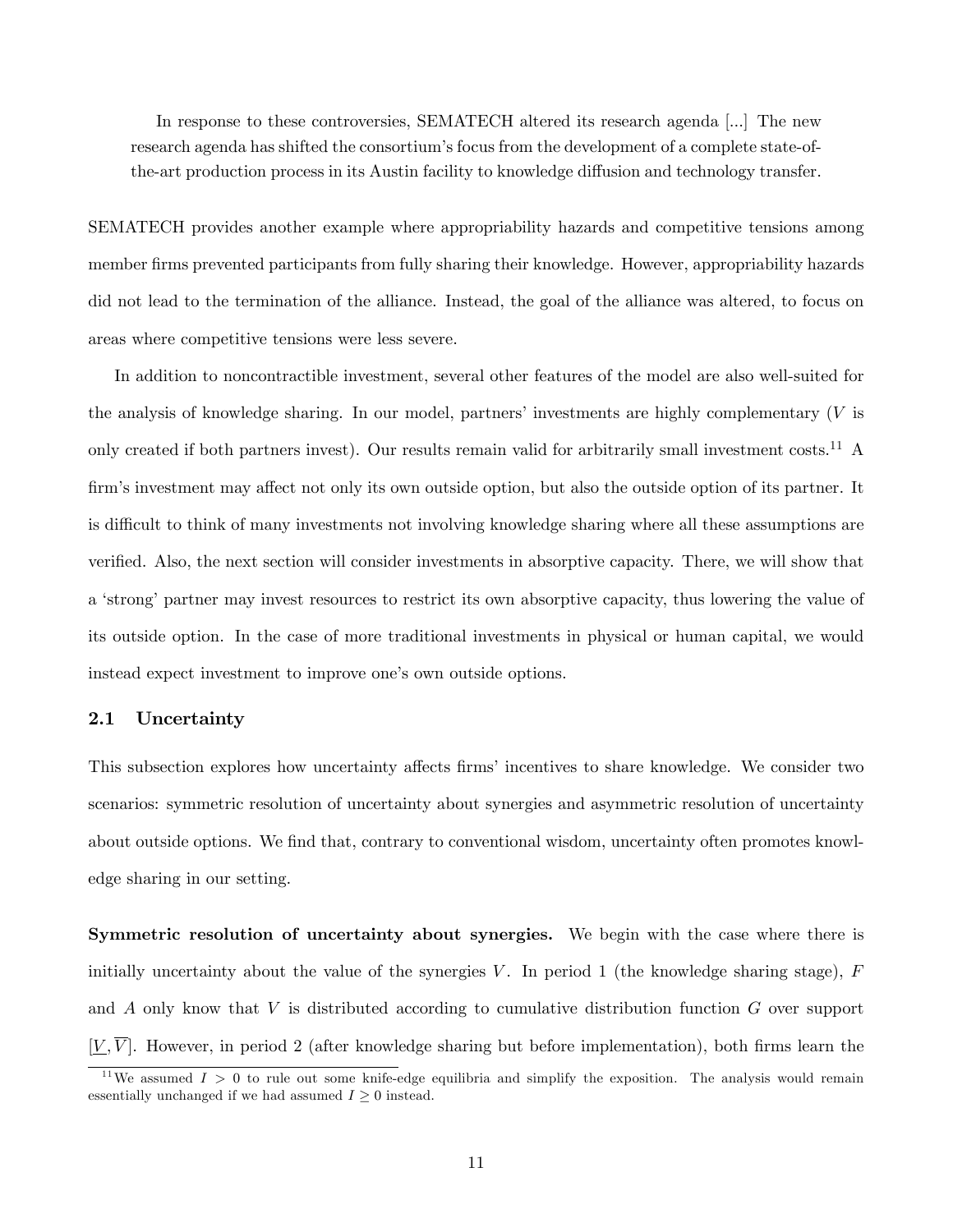realization of  $V$ . Thus, there is symmetric information in period 3 (the negotiating stage). We assume  $\overline{V} > \pi_F + \pi_A > \underline{V}$ , so that, if synergies V are low, it is efficient to terminate the alliance after knowledge sharing. Firms are risk neutral. All other features of the model remain the same.

In this setting, it is optimal for  $F$  to share knowledge (conditional on  $A$  sharing knowledge) if

$$
\pi_F + \frac{1}{2} \int_{\pi_F + \pi_A}^{\overline{V}} (V - \pi_F - \pi_A) dG \ge \frac{1}{2} I.
$$
 (6)

Similarly, it is optimal for A to share knowledge (conditional on  $F$  sharing knowledge) if

$$
\pi_A + \frac{1}{2} \int_{\pi_F + \pi_A}^{\overline{V}} (V - \pi_F - \pi_A) dG \ge \frac{1}{2} I.
$$
 (7)

Intuitively, if firms share their knowledge, they appropriate their outside options ( $\pi_F$  or  $\pi_A$ ) plus half of the surplus, which accrues only when synergies are sufficiently high  $(V \geq \pi_F + \pi_A)$ . By contrast, the condition for efficient knowledge sharing is

$$
\pi_F + \pi_A + \int_{\pi_F + \pi_A}^{\overline{V}} (V - \pi_F - \pi_A) dG \ge I.
$$
\n(8)

Proposition 2 characterizes the equilibrium under synergy uncertainty and shows how greater uncertainty (modelled as a mean preserving spread of the original distribution  $G$ ) affects knowledge sharing.

#### Proposition 2.

- (i). The equilibrium can exhibit underinvestment in knowledge sharing.
- (ii). Early termination of an alliance (before implementation) occurs with positive probability, but is always efficient.
- (iii). An increase in uncertainty about synergies makes investment in knowledge sharing more likely.

As in the model without uncertainty, the non-cooperative equilibrium can exhibit underinvestment in knowledge sharing. However, unlike the baseline model, now an alliance can be terminated early—after knowledge sharing but before implementation—if synergies turn out to be low. Proposition 2 also shows that the incentives for knowledge sharing are greater when there is more uncertainty about the value of synergies. Intuitively, a mean preserving spread of the distribution of V increases the likelihood of extreme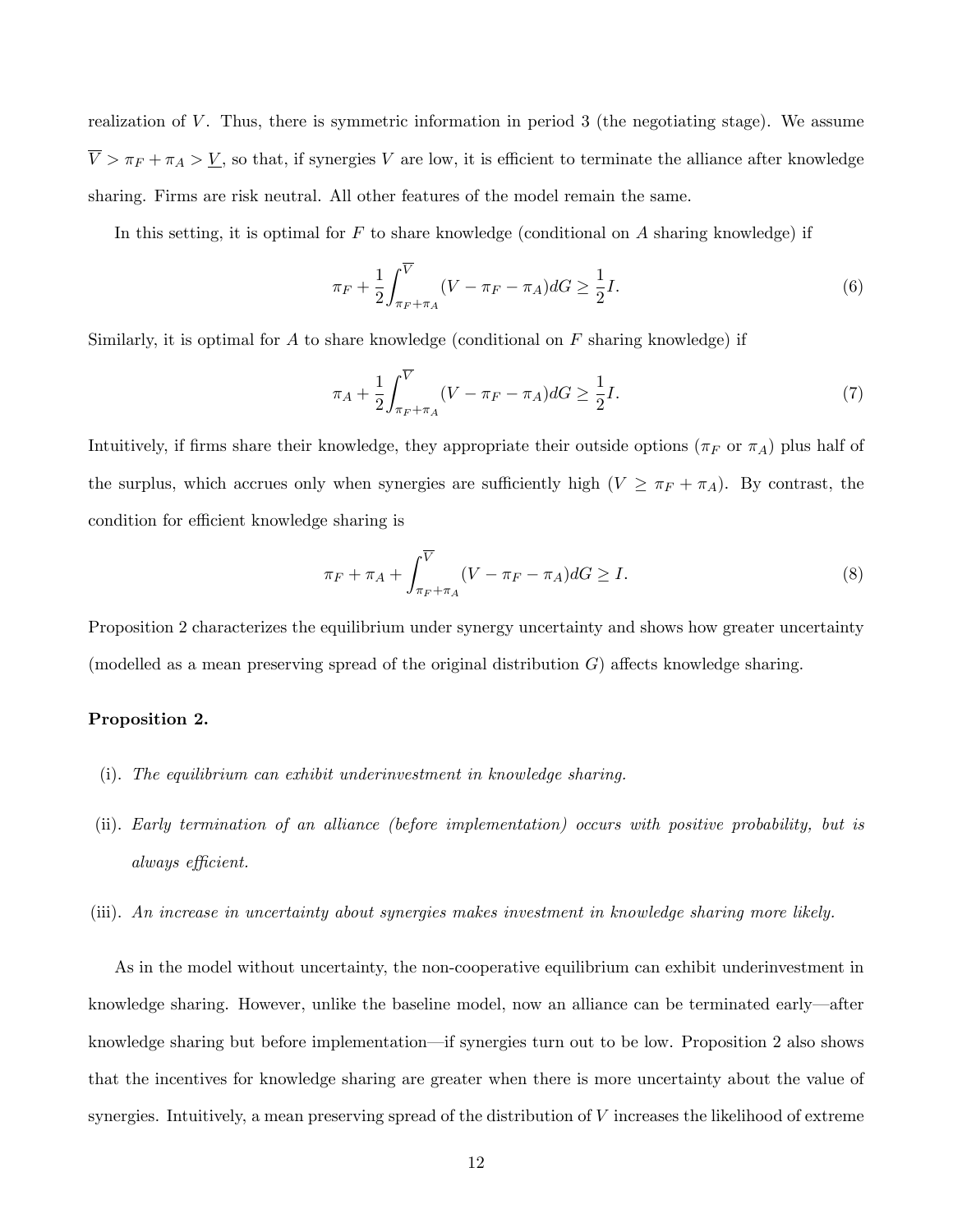(very low and very high) realizations of  $V$ . If  $V$  is very low, after knowledge sharing the partners can still obtain  $\pi_F$  and  $\pi_A$ . The downside is therefore limited. On the other hand, if V is very high, the partners can share this large value. This upside of knowledge sharing increases as more extreme realizations of V become possible. In short, there is an option value associated with knowledge sharing, and the value of that option increases with the level of uncertainty over synergies.

Asymmetric resolution of uncertainty about outside options. Next, we consider a scenario where there is initially uncertainty about one of the partners' (ex post) outside options, namely  $\pi_A$ . In period 1 (the knowledge sharing stage), F and A only know that  $\pi_A$  is distributed according to some distribution function. In period 2 (after knowledge sharing but before implementation), A learns the realization of  $\pi_A$ , but F learns nothing. Thus, in period 3 (the negotiating stage), there is one-sided asymmetric information (where A has an informational advantage). For tractability, we assume that  $\pi_A$  is distributed uniformly on  $[0, V - \pi_F]$ . Note that, because  $V \ge \pi_F + \pi_A$  for all realizations of  $\pi_A$ , premature termination of the alliance is never efficient. Firms are risk neutral.

The project is implemented if the firms agree on a division of  $V$ . Bargaining occurs as follows. With probability  $1/2$ , F makes a take-it-or-leave-it offer to A, and with probability  $1/2$ , A makes a take-it-orleave-it offer to F. This procedure, if  $\pi_A$  was known to both partners, would produce exactly the same outcome (in expectation) as the Nash bargaining solution in Section 2. All other features of the model remain the same.

We compare this one-sided asymmetric information scenario to a benchmark scenario where  $\pi_A$  is nonstochastic and given by  $\frac{V - \pi_F}{2}$  (the expected value of  $\pi_A$  when  $\pi_A$  is distributed uniformly on  $[0, V \pi_F$ ). Welfare is defined as the sum of the firms' expected payoffs in period 1 (before the resolution of uncertainty). We can show the following.

#### Proposition 3.

(i). In the one-sided asymmetric information scenario, premature termination of the alliance occurs with positive probability and is inefficient. In the benchmark scenario, premature termination of the alliance never occurs.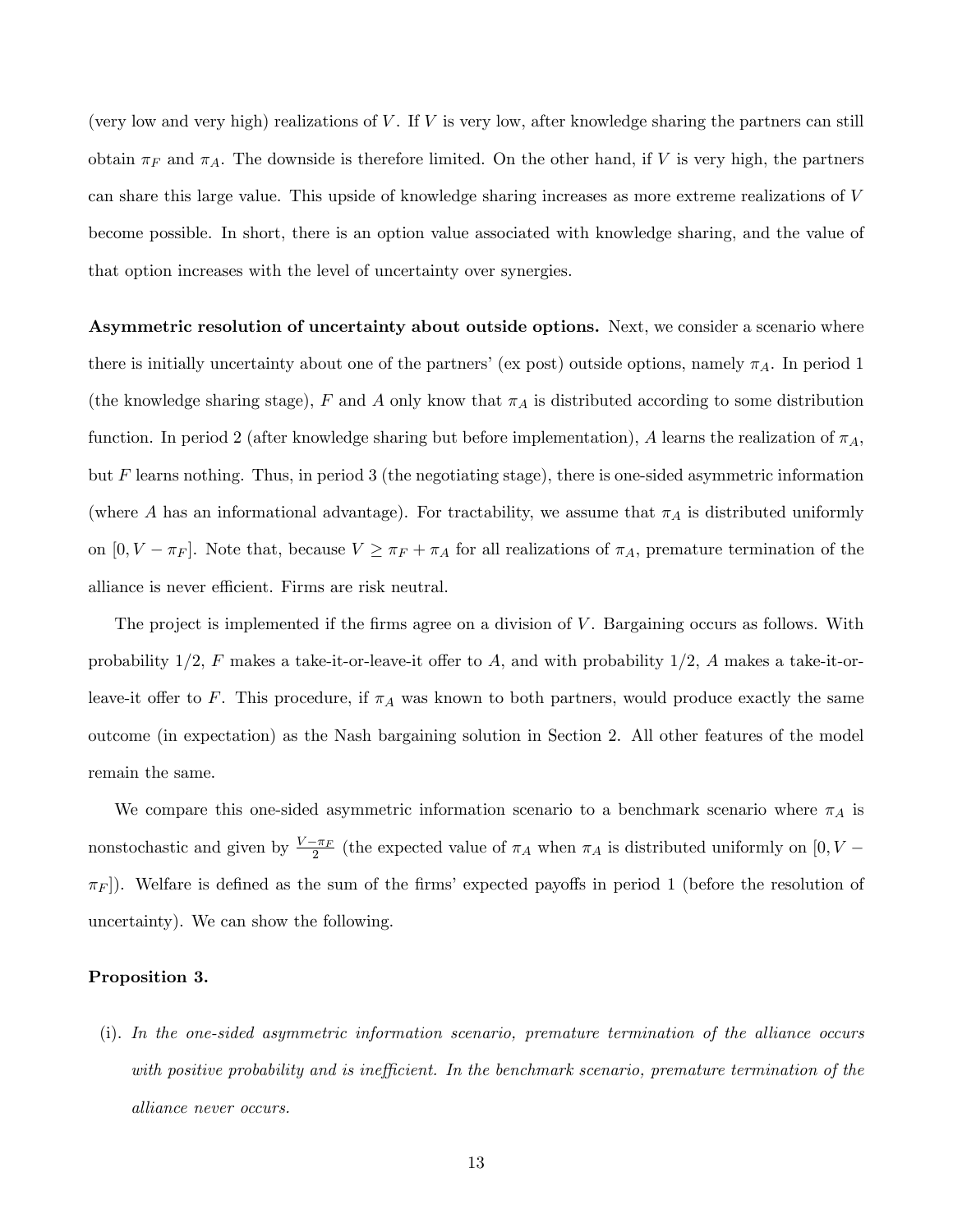(ii). Despite this inefficiency, investments in knowledge sharing and welfare can be higher in the one-sided asymmetric information scenario than in the benchmark scenario.<sup>12</sup>

Proposition 3 shows that, although asymmetric information always creates an inefficiency relative to the first best, compared to a benchmark scenario with complete information, asymmetric information can improve welfare. The intuition is as follows. When making an offer  $x$  at the negotiating stage, the uninformed player (firm F) trades-off a smaller gain  $V - x$  when the offer is accepted for a greater probability  $Pr(\pi_A \leq x)$  that the offer is accepted. In the optimum, therefore, F's makes an offer which is rejected with positive probability. This is inefficient and welfare is reduced.

However, the incentives to share knowledge can be higher in the one-sided asymmetric information scenario than in the benchmark scenario. The reason is that asymmetric information improves the bargaining position of the informed party (A). Knowledge sharing may not be possible with symmetric information (because  $\pi_F$  is much larger than  $\pi_A$ ), but asymmetric information can improve A's bargaining position so much that knowledge sharing is possible under one-sided asymmetric information. Thus, asymmetric information can help balance an initially unbalanced relationship.

## 3 Commitments to encourage knowledge sharing

So far we have shown that appropriability hazards can lead to underinvestment in knowledge sharing. Next, we consider commitments that prospective partners can make to encourage knowledge sharing when appropriability hazards are severe. These strategies include: (i) restricting one's own absorptive capacity, (ii) alliance portfolio design, and (iii) contractual solutions. Throughout, we will assume with no essential loss of generality that F is the "strong" partner, in the sense that  $\pi_F > \pi_A$ . Thus, the binding knowledge sharing constraint will generally be that of the "weak" partner  $A$ <sup>13</sup>

#### 3.1 Restricting one's own absorptive capacity

An influential literature in strategy stresses that attempts to appropriate the returns from collaboration may generate learning races, where partners try to absorb their partners' knowledge while protecting their

 $12$ In the proof of Proposition 3 in Appendix A, we provide a precise characterization of the set of parameter values for which welfare is higher in the one-sided asymmetric information scenario than in the benchmark scenario.

 $13$  In the alliance portfolio case, identifying whose knowledge sharing constraint is binding is less straightforward.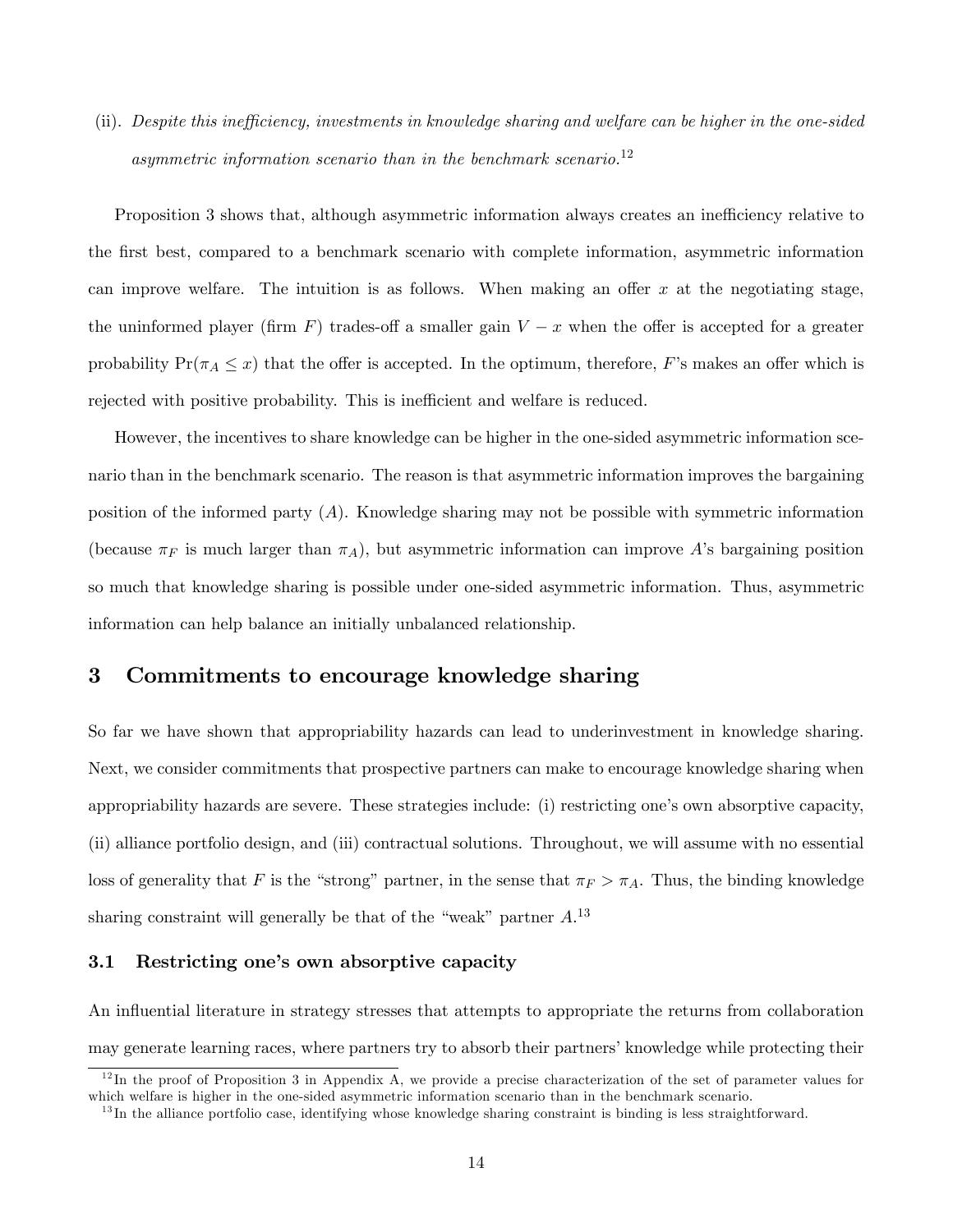own (e.g., Hamel, 1991; Khanna et al., 1998). Our model suggests that strengthening one ownís bargaining position beyond a point may be counterproductive because it may discourage knowledge sharing.

In this section we develop a simple extension of the model where firms invest in their ability to absorb external knowledge, which in turn improves their bargaining position vis- $\lambda$ -vis their partner. We show that, when the need of encouraging knowledge sharing is taken into account, firms do not always want to maximize their receptivity to their partnersí knowledge. Instead, they may sometimes intentionally restrict their own learning capability to encourage knowledge sharing. Thus, the model can potentially explain why in reality firms seldom appear to exhibit a racing intent (Mowery et al., 1996; Hennart et al., 1999; Inkpen, 2000) and their behavior is instead best described as cooperative (Inkpen, 2005).

We assume that, in period 0 (prior to the knowledge sharing stage), firms invest in their absorptive capacity. These investments are irreversible, observable and affect firms' outside options in case of premature termination of the alliance.<sup>14</sup> Specifically, we assume that, if firm  $i = F, A$  chooses a low absorptive capacity in period 0 (at cost  $c_i^L$ ), then its ex post outside option in period 2 (following knowledge sharing and premature termination of the alliance) is  $\pi_i^L$ . Conversely, if firm i chooses a high absorptive capacity (at cost  $c_i^H$ ), then in period 2 its ex post outside option is  $\pi_i^H$ , where  $\pi_i^H > \pi_i^L$  and  $V \ge \pi_i^H + \pi_A^H$ , so that premature termination of the alliance is not efficient.<sup>15</sup>

The learning race literature suggests that F should select  $\pi_F^H$  and A should select  $\pi_A^H$ . To bias the results in this direction, we assume that investments in absorptive capacity are equally costly (i.e.,  $c_F^H = c_F^L$ and  $c_A^H = c_A^L$ ). Thus, deviations from the outcome  $(\pi_F^H, \pi_A^H)$  must emerge not from cost considerations, but for purely strategic reasons. We will interpret the choice of the strong partner  $F$  to restrict its own absorptive capacity (i.e., to choose  $\pi_F^L$  instead of  $\pi_F^H$ ) as a commitment to encourage knowledge sharing. Finally, to reduce the number of cases to consider, we assume that  $\pi_F^L \geq \pi_A^H$ . This implies that the focal firm  $F$  is always the "faster learner" (or stronger partner), while  $A$  is always the "slower learner" (or

 $14$  Irreversibility and observability are key features of credible commitments (Schelling, 1960; Morgan and Várdy, 2013). For a commitment to an action to be credible, the commitment must be irreversible, or at least reneging must be sufficiently costly. In our model, irreversibility is captured by a sequential choice of actions. The assumption that a commitment to an action is observable may not always be warranted in practice. Below, we illustrate how a commitment to protect a partnerís confidential information can be made visible, with reference to Intel's well-publicized distinction between "Job 1" and "Job  $2$ "

 $15$ Allowing larger investments in absorptive capacity to also increase the joint value V does not pose any difficulties but neither does it provide any insights.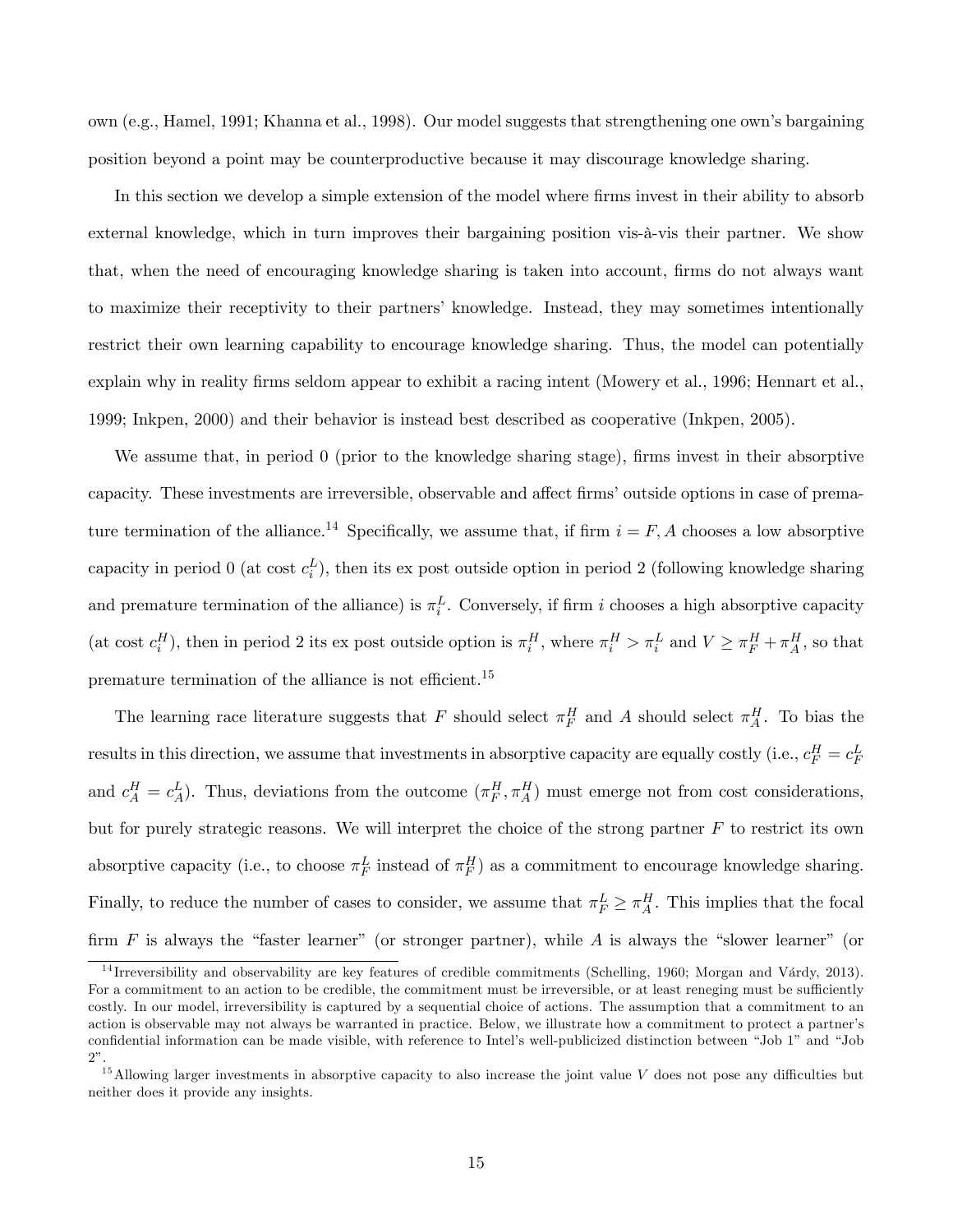weaker partner). All other features of the model in Section 2 remain the same.

Proposition 4 below shows that the learning race intuition is in general incorrect. Partners do sometimes engage in learning races and maximize their absorptive capacity (case (iii) below). However, in some circumstances they purposefully limit their absorptive capacity and increase their partner's payoff  $(\text{case (ii)}).$ 

**Proposition 4.** Suppose knowledge sharing is efficient  $(V \geq I)$ , firm F is always the faster learner  $(\pi_F^L \geq \pi_A^H)$ , and investments in absorptive capacity are equally costly  $(c_F^H = c_F^L$  and  $c_A^H = c_A^L)$ . In equilibrium:

- (i) If  $V-I < \pi_F^L-\pi_A^H$ , the firms do not invest in knowledge sharing. The choices of absorptive capacity are inconsequential.
- (ii) If  $V-I \in [\pi_F^L \pi_A^H, \pi_F^H \pi_A^H)$ , the firms invest in knowledge sharing. Firm F selects  $\pi_F^L$  and firm A selects  $\pi_A^H$ .
- (iii) If  $V I \geq \pi_F^H \pi_A^H$ , the firms invest in knowledge sharing. Firm F selects  $\pi_F^H$  and firm A selects  $\pi_A^H$ .

Proposition 4 shows that, when firms are very asymmetric in terms of their absorptive capacities (case (i)), knowledge sharing does not occur. Asymmetries lead to a breakdown of cooperation, and the resulting outcome is inefficient. If instead firms are relatively similar in terms of their absorptive capacities (case (iii)), a learning race takes place. Both Örms maximally invest in absorptive capacity, but this still leads to a fairly symmetric outcome. Thus, they still find it privately profitable to invest in knowledge sharing.

The most interesting case arises when absorptive capacities are asymmetric but not excessively so (case (ii)). A strategy of maximizing absorptive capacity becomes self-defeating for the stronger partner F. By maximizing its absorptive capacity, firm F discourages firm A from sharing its knowledge. F is better off by limiting its absorptive capacity to  $\pi_F^L$ , thus sharing more surplus with A.

There are many examples of firms that appear to deliberately reduce their own absorptive capacity to facilitate cooperation with their partners. Cisco, for instance, is a firm that has successfully managed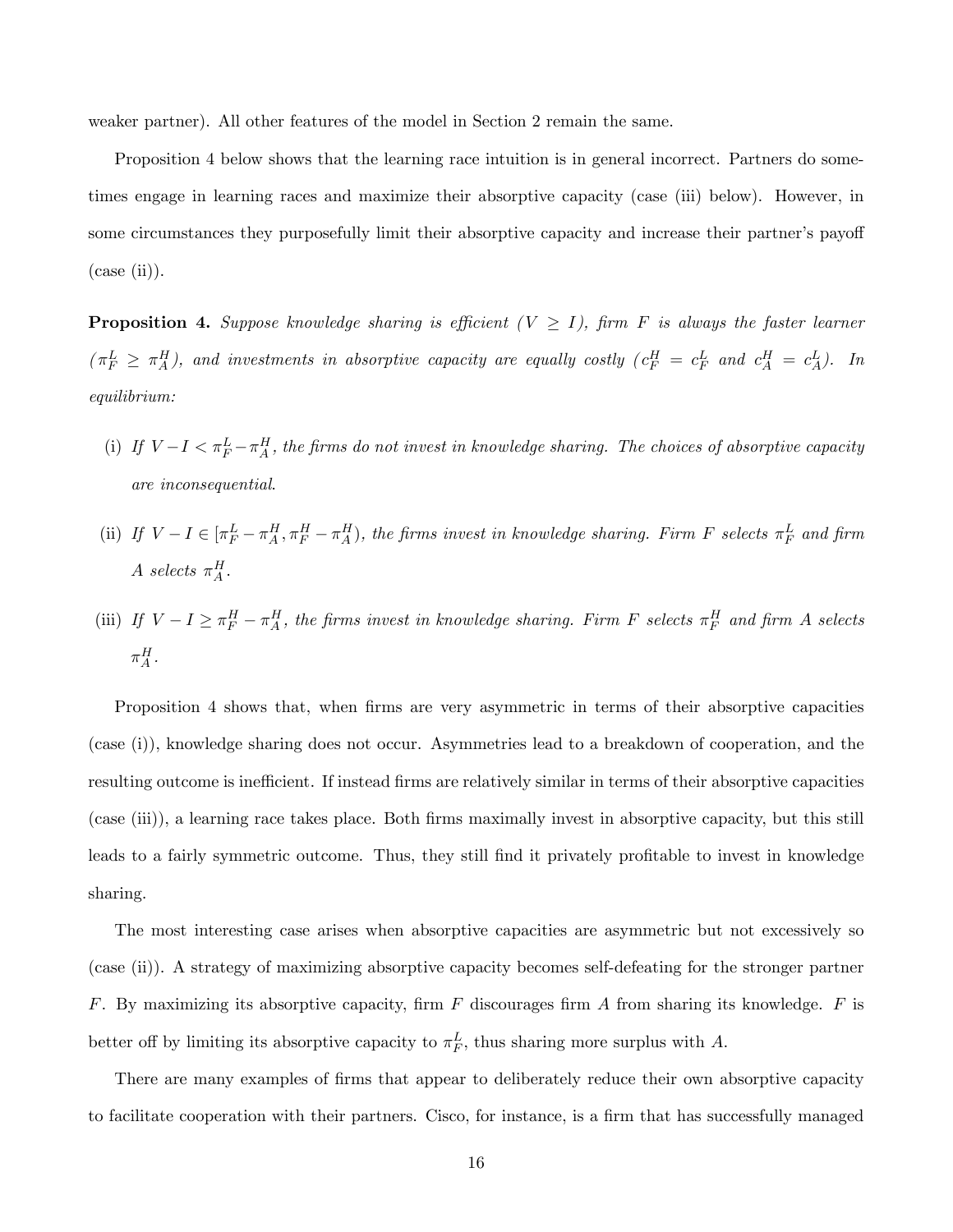a large number of alliances in a variety of sectors, geographies and technological areas. Cisco recognizes that conflicts can arise when partners are exposed to each other's knowledge. Steve Steinhilber, Vice President of strategic alliances at Cisco, notes that:

One of the most contentious issues in negotiating the confidentiality terms of an alliance agreement is the treatment of residuals  $-$  that is, general knowledge, know-how, and the skills that each partner's employees will gain by being exposed to the other party's confidential information (2008: 101). [...] you face considerable risk [...]. You could open your doors to a company that could hurt you in your own market over time, gain competitive advantages, or acquire unique knowledge or skills that it could not have obtained otherwise (2008: 114).

Steinhilber recommends that partners establish ground rules to manage information security and intellectual property rights. These rules should be designed not simply to protect one ownís resources, but also to ensure that all the partners are treated fairly and nobodyís knowledge is mishandled. In particular, Steinhilber suggests that firewalls may sometimes be created to prevent Cisco from learning too much from its partners. Specifically, he recommends:

Setting clear parameters in your agreements that identify the information to be shared and the permitted use of such information. In certain instances, it may be necessary to restrict information to some employees and to set up firewalls to prevent tainting other groups within the company that are developing similar technology independently. [...] Setting up training and procedures to protect your partner's confidential information and watching for actions by your partner that may signal an improper use of your own information (2008: 119; emphasis added).

In the context of our model, we can interpret Cisco's internal "Chinese walls" as a commitment to reduce its own absorptive capacity. If the relationship between Cisco and one of its partners were to break down, Cisco would arguably see no impediment to removing these barriers and using any information that it may have gleaned during the collaboration. However, this information would only be transmitted with delay, after the alliance has been terminated and the communication barriers have been removed. These delays would imply lower rival benefits  $\pi_F$  to Cisco and higher rival benefits  $\pi_A$  to its partner (because competition between Cisco and the partner would be delayed). Both effects would encourage Cisco's partners to invest in knowledge sharing.

Toyota and Intel provide further illustrations of how setting up internal Chinese walls can facilitate collaboration. Toyota benefits greatly from the development and diffusion of production knowledge within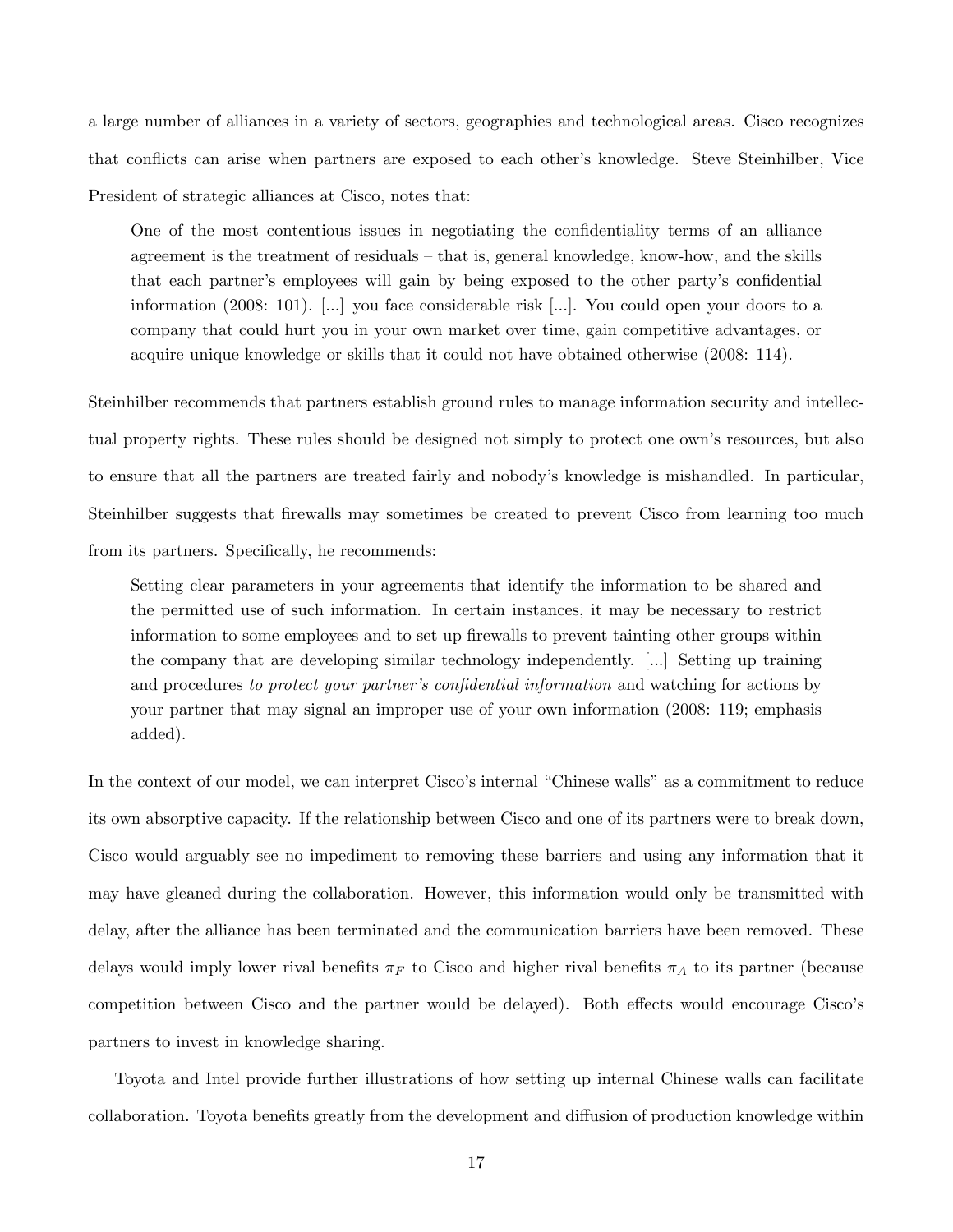its supplier network. To encourage partners to share their knowledge, Toyota took the conscious decision to separate its operations management consulting division from its purchasing division, "so that suppliers" can work with the consultants without fearing that purchasing will ask for a price decrease after the consultationî(Dyer and Nobeoka, 2000: 358-359). As Hajime Ohba, the head of Toyota Supplier Support Center, notes: "Our job is to help suppliers improve, not to worry about who gets the additional profits" (quoted in Dyer and Nobeoka, 2000: 359). Because suppliers appropriate in the short run a large fraction of the benefits from collaboration, this arrangement gives them strong incentives to participate in knowledge sharing activities.

Intel also faces significant tensions when collaborating with partners (Gawer and Cusumano, 2002). On the one hand, Intel wants to expand demand for its microprocessors  $("Job 1")$ , which requires encouraging the entry of complementary products such as new graphics cards and chip sets. On the other hand, Intel also wants to grow profitable businesses in complementary markets ("Job 2"). Intel's dilemma is how to encourage "complementors" to enter, while ex post it may have an incentive to compete with them. Gawer and Cusumano argue that one method is to create separate groups or divisions pursuing Job 1 or 2. For example, the Intel Architecture Lab (IAL) was explicitly structured as a cost center and rewarded for its success in promoting the health of the whole ecosystem (Job 1). As Andy Grove notes: "IAL has no profit-and-loss responsibility, and no products. [...] And IAL has achieved an extra measure of credibility. It comes, first, from the fact that they are very good, and second, that they are not in a business" (quoted in Gawer and Cusumano, 2002: 128; emphasis in original).

IAL head Craig Kinnie (also quoted in Gawer and Cusumano, 2002: 128) similarly notes the importance of IAL being perceived as fair and impartial. Consistent with the literature on credible commitments and our model, he also emphasizes that the separation of roles between IAL and other Intel units must be externally visible:

To deserve the trust, a separation of roles inside the organization is an absolute necessity. And it has to be observable from the outside. There is a tension between the two perspectives: the Lab perspective and the product groups' perspective.  $[\dots]$  It is also important to keep that polarity for the sake of enrolling others on the outside. If the labs were buried inside of the product groups, the perceived neutrality and trustworthiness of the labs would go down.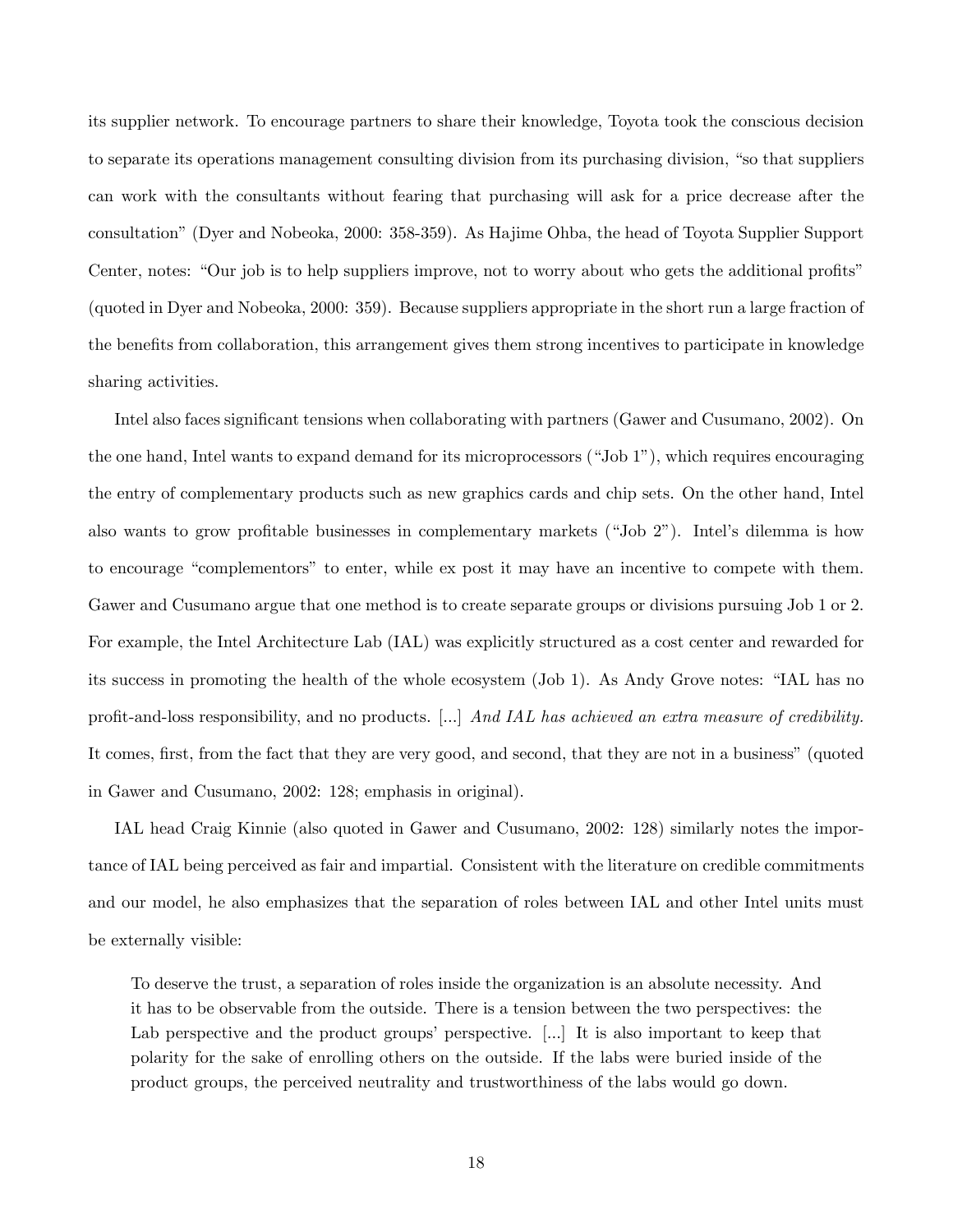Taken together, these examples suggest that commitments to protect a partner's confidential information can help encourage knowledge sharing in alliances. Interestingly, and in line with our model, in all the above examples it was the leading firm (Cisco, Intel, Toyota) that reduced its own absorptive capacity. Clearly, incumbents do not always behave like "sharks", but sometimes adopt apparently altruistic behaviors, motivated by the need to engender trust and encourage knowledge sharing.<sup>16</sup>

### 4 Alliance portfolio design

In this section we study how alliance portfolios can be designed to facilitate knowledge sharing. We assume that, in period 0, the focal firm  $F$  chooses (i) whether to be involved in one or more dyadic alliances and, if it is involved in more than one alliance, (ii) the degree of similarity among its alliance partners. The key contribution of this section is to distinguish between two types of substitutability and show that there is a type of substitutability that facilitates, not hinder, knowledge sharing. We also show that, regardless of which type of substitutability is more important,  $F$  typically benefits from choosing partners that are neither too similar nor too dissimilar from each other. A key message of this section is that, because there is a 'good' type of substitutability, alliance portfolios can facilitate knowledge sharing. Knowledge sharing may not be feasible in a single alliance, but may be feasible in a portfolio.

### 4.1 Partner substitutability and knowledge sharing

A recent literature focuses on alliance portfolios and interdependencies among partners. At the risk of simplifying a complex subject, this literature suggests that overlaps among alliance partners reduce value: they reduce the potential for synergies and increase conflict among partners. The result, according to this logic, is lower stability of alliances and lower value to the focal firm (e.g., Vasudeva and Anand, 2011; Wassmer and Dussauge,  $2011$ ).<sup>17</sup>

 $16$ The model can also be extended to examine the issue of the opacity of a firm's operations. The learning race literature argues that firms should minimize the transparency of their own operations, thus reducing their partners' absorptive capacity. In terms of our model, F, instead of increasing its own absorptive capacity (leading to a higher  $\pi_F$ ), could reduce the transparency of its own operations (leading to a lower  $\pi_A$ ). Arguments analogous to the ones in Proposition 4 show that, in some cases, a leading firm  $F$  may find it beneficial to increase the transparency of its own operations. An example would be Toyota opening its operations to General Motors, to teach its partner (and competitor) valuable lean manufacturing practices (Inkpen, 2005).

 $17$ On the other hand, as Lavie (2007) notes, greater overlap among alliance partners increases the relative bargaining power of the focal firm. Cui (2013) argues that similarity or redundancy of resources among alliance partners may benefit the focal firm by securing access to resources in uncertain environments.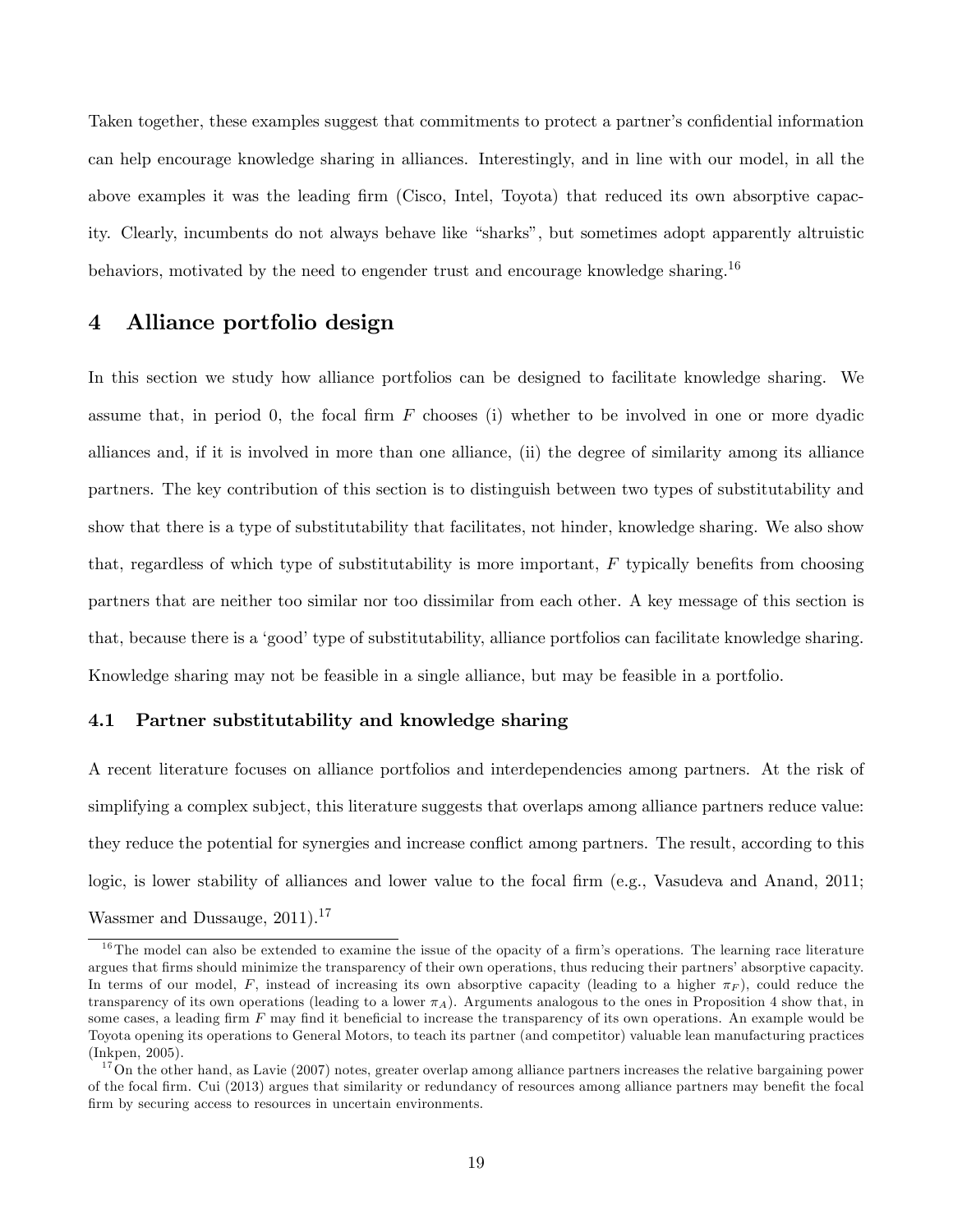We revisit these ideas through the lens of our model. We consider a setting where a focal firm  $F$ collaborates with two partners,  $A$  and  $B$ . Thus, there are two dyadic alliances, one between  $F$  and  $A$ , and one between  $F$  and  $B$ . We say that  $A$  and  $B$  are substitutes if they allow  $F$  to access similar pools of knowledge. We distinguish between two types of substitutability: substitutability in implementation and substitutability in rival benefits.

Substitutability in implementation refers to situations where the contribution of a former partner to the implementation of a project can partly be replaced by the contribution of the staying partner. For instance, suppose  $F$  and  $\tilde{A}$  share knowledge to develop new artificial intelligence (AI) algorithms. If this alliance is prematurely terminated (after knowledge sharing but before implementation),  $F$  may be able to develop its own algorithms (a "rival" project). In implementing this rival project,  $F$ 's other (staying) partner may help. Specifically, if the alliance between  $B$  and  $F$  is not prematurely terminated, the value of the rival project will increase from  $\pi_F$  to  $\pi_F + s^{Imp}$ . Here,  $s^{Imp} \geq 0$  measures the value of  $B$ 's contribution to the implementation of the rival project.<sup>18</sup>

By contrast, substitutability in rival benefits refers to situations where the knowledge gained by *former* partners is partly overlapping, so that the rival benefits from prematurely terminating both alliances are lower. For example, suppose  $F$  acquires AI competencies from both  $A$  and  $B$  and there are two rival projects where  $F$  can redeploy these capabilities: algorithms for image classification and algorithms for speech recognition. Suppose further that algorithms for image classification are more valuable to  $F$  than algorithms for speech recognition. If only one alliance is prematurely terminated (say the one with  $\hat{A}$ ), then  $F$  could redeploy the engineers working with  $A$  to work on image classification, thus yielding rival benefits  $\pi_F$ . However, if both alliances are prematurely terminated, both the engineers working with A and the engineers working with  $B$  could be redeployed. One group would work on image classification, yielding rival benefits  $\pi_F$ , while the other group would work on speech recognition, yielding rival benefits  $\pi_F - s^{RB}$ , so that F's total payoff would be  $2\pi_F - s^{RB}$ . Here  $s^{RB} \geq 0$  measures substitutability in rival benefits. This notion captures the idea that, if A and B's knowledge bases are similar, the marginal returns to prematurely terminating multiple alliances are likely to be decreasing.

<sup>&</sup>lt;sup>18</sup>By contrast, if the alliance between F and B is prematurely terminated, then B will not be willing to help F with the rival project.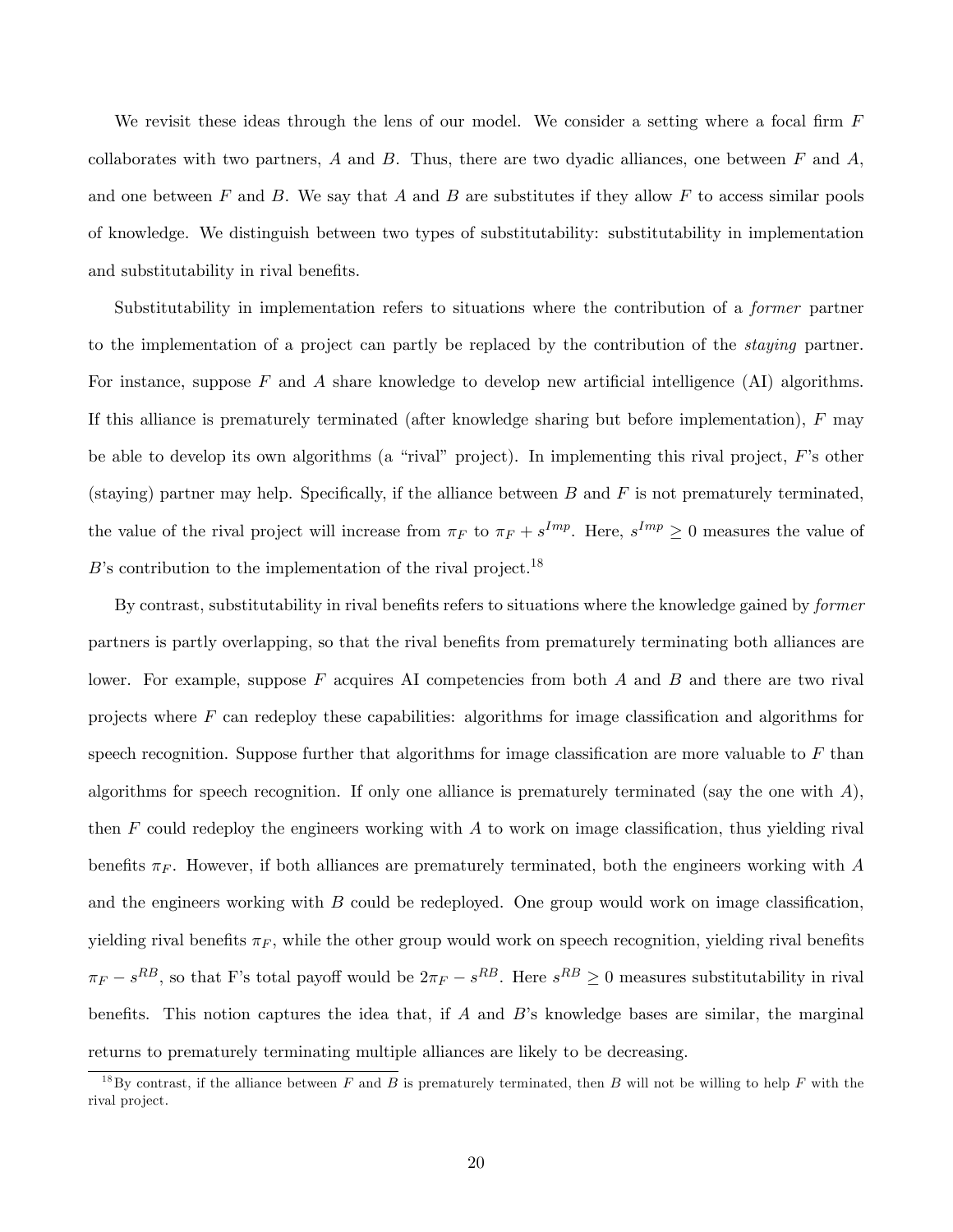We incorporate these two notions of substitutability in a simple extension of the model studied in Section 2. To reduce notation, we assume that  $F$ 's alliances are completely symmetric in terms of payoffs. Thus, for instance, F obtains the same baseline outside option (or rival benefit)  $\pi_F$ , regardless of whether the alliance with A or B is prematurely terminated. If neither pair shares knowledge, all firms obtain the same payoffs, normalized to zero. A and B's outside options following premature termination are also set for simplicity equal to zero:  $\pi_A = \pi_B = 0$ .

We begin with the case where F and A share knowledge, but F and B do not. Then, it is as if B did not exist and the analysis follows the same steps as in Section 2. Knowledge sharing is efficient if  $V \geq I$ ; however, it is privately profitable for both F and A only if  $V - I \geq \pi_F$ . Thus, in equilibrium there can be underinvestment in knowledge sharing.

Next, consider the case where knowledge sharing occurs in both alliances. Let  $v(S)$  be the value created by coalition  $S \in \{F, A, B, FA, FB, AB, FAB\}$  when (i) the firms in S implement their projects together and (ii) the alliances between the firms in  $S$  and the firms not in  $S$  are terminated prematurely. Thus,  $v(FAB)$  is the value created by coalition FAB when both F and A and F and B implement their projects together.  $v(FA)$  is the value created by coalition  $FA$  when F and A implement their project together but the alliance between F and B is prematurely terminated.  $v(A)$  is the value created by A when the alliance between F and A is prematurely terminated.<sup>19</sup> All values v are gross of knowledge sharing costs.

We assume  $v(FAB) = 2V + b$ . *V* is the 'baseline' value created by F and A (or F and B) working together. The synergistic benefit  $b \geq 0$  captures complementarities between A and B in implementation. By combining A and B's capabilities during the implementation stage, the coalition  $FAB$  creates b more value than if A and B were involved in two completely unrelated alliances. When the alliance between F and B is terminated prematurely, the coalition FA obtains  $v(FA) = V + \pi_F + s^{Imp}$ , where V is the value created by F and A implementing their project together and  $\pi_F + s^{Imp}$  is the value created by  $F$  and  $\tilde{A}$  working on the rival project originating from the terminated alliance with  $B$ . We assume  $s^{Imp} \in [0, V - \pi_F]$ , which implies that prematurely terminating an alliance is not efficient.

<sup>&</sup>lt;sup>19</sup>Whether or not the alliance between F and B is prematurely terminated is irrelevant for determining  $v(A)$ . In both cases, we assume  $v(A) = 0$ .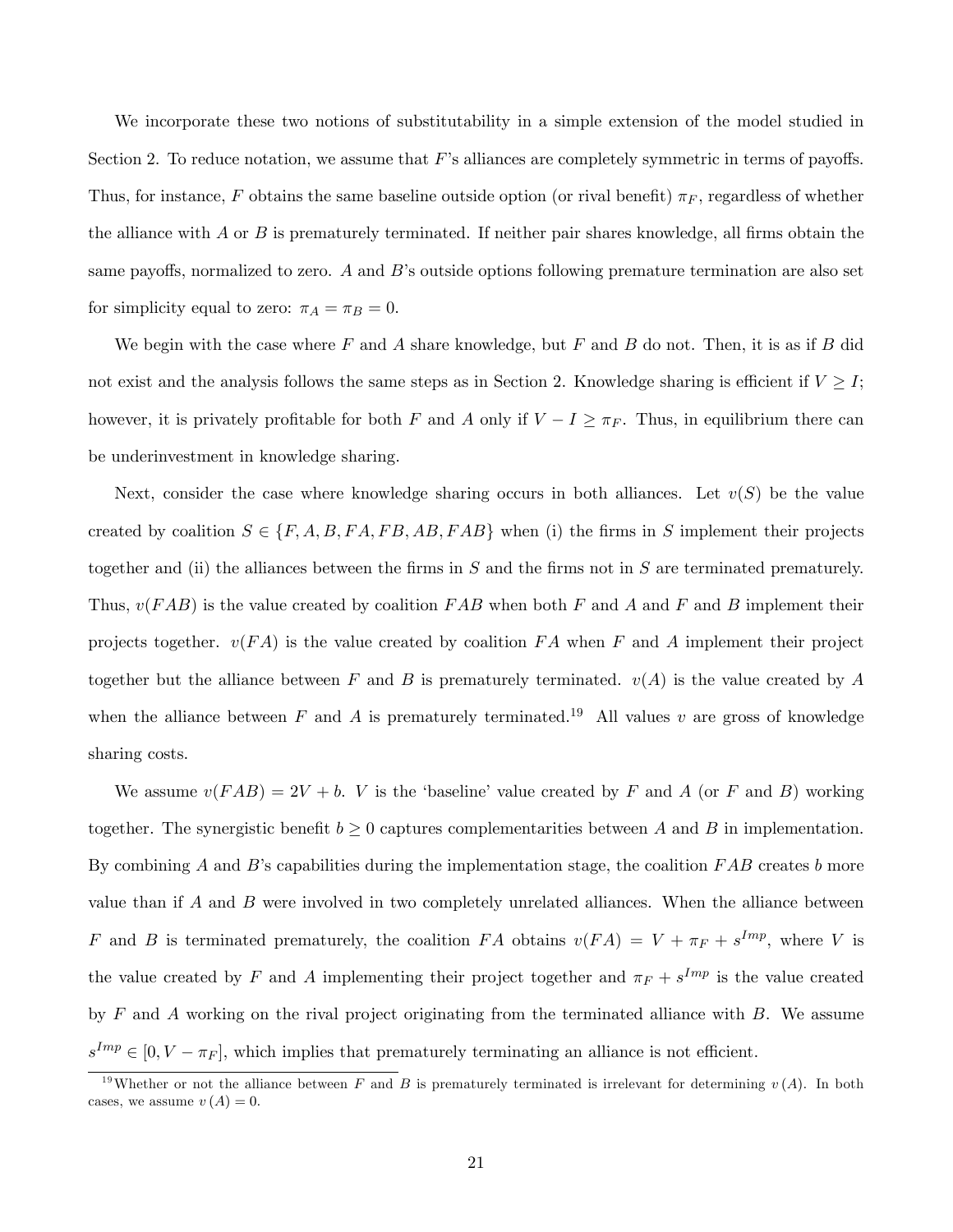If both alliances are terminated prematurely, the values created by coalitions  $F$ ,  $A$  and  $B$  are, respectively  $v(F) = 2\pi_F - s^{RB}$ ,  $v(A) = 0$  and  $v(B) = 0$ . Non-focal partners always get a payoff of 0 if they do not implement their projects with  $F$ . The focal partner  $F$ , by contrast, can work on two rival projects, earning  $2\pi_F - s^{RB}$ , where  $s^{RB}$  measures substitutability in rival benefits. We assume  $s^{RB} \in [0, \pi_F]$ .<sup>20</sup>

Table 1 summarizes the values created by all the possible non-empty coalitions following knowledge sharing. If the alliances between  $F$  and  $A$  and  $F$  and  $B$  were completely unrelated, we would have  $b = s^{Imp} = s^{RB} = 0.$ 

| Neither collaboration is<br>terminated prematurely             | $v(FAB) = 2V + b$                                  |
|----------------------------------------------------------------|----------------------------------------------------|
| One and only one<br>collaboration is terminated<br>prematurely | $v(FA) = v(FB) = V + \pi_F + s^{Imp}$<br>$v(AB)=0$ |
| Both collaborations are<br>terminated prematurely              | $v(F) = 2\pi_F - s^{RB}$<br>$v(A) = v(B) = 0$      |

TABLE 1: Coalitional values after knowledge sharing

Following Hart and Moore (1990), we use the Shapley value to assign payoffs to individual firms. If knowledge sharing occurs, then the "grand coalition"  $FAB$  will emerge because it creates the greatest total value.<sup>21</sup> The Shapley value assigns each firm its expected marginal contribution assuming that the order in which they joint the grand coalition is random. Formally, for  $i = F, A, B$  and any subset of firms  $S \subseteq N = \{F, A, B\}$ , the value assigned to firm *i* is:

$$
\phi_i = \sum_{S \subseteq N \setminus \{i\}} \frac{|S|!(|N| - |S| - 1)!}{|N|!} (v(S \cup \{i\}) - v(S))
$$

where  $|S|$  denotes the number of firms in S and, for any positive integer r,  $r! = 1 \times 2 \times ... \times r$ , and  $0! = 1$ .

 $^{20} s^{RB} = \pi_F$  would capture a situation where either A or B's knowledge is completely redundant in creating rival benefits.  $s^{RB}$  < 0 represents complementarities in rival benefits. For instance, if a large mass of AI scientists was necessary to create substantial rival benefits, the partners are complements in rival benefits.

<sup>&</sup>lt;sup>21</sup>Indeed,  $s^{Imp} \in [0, V - \pi_F]$  implies that coalitional values v satisfy superadditivity:  $v(S \cup T) \ge v(S) + v(T)$  for any two disjoint set of firms  $S$  and  $T$ .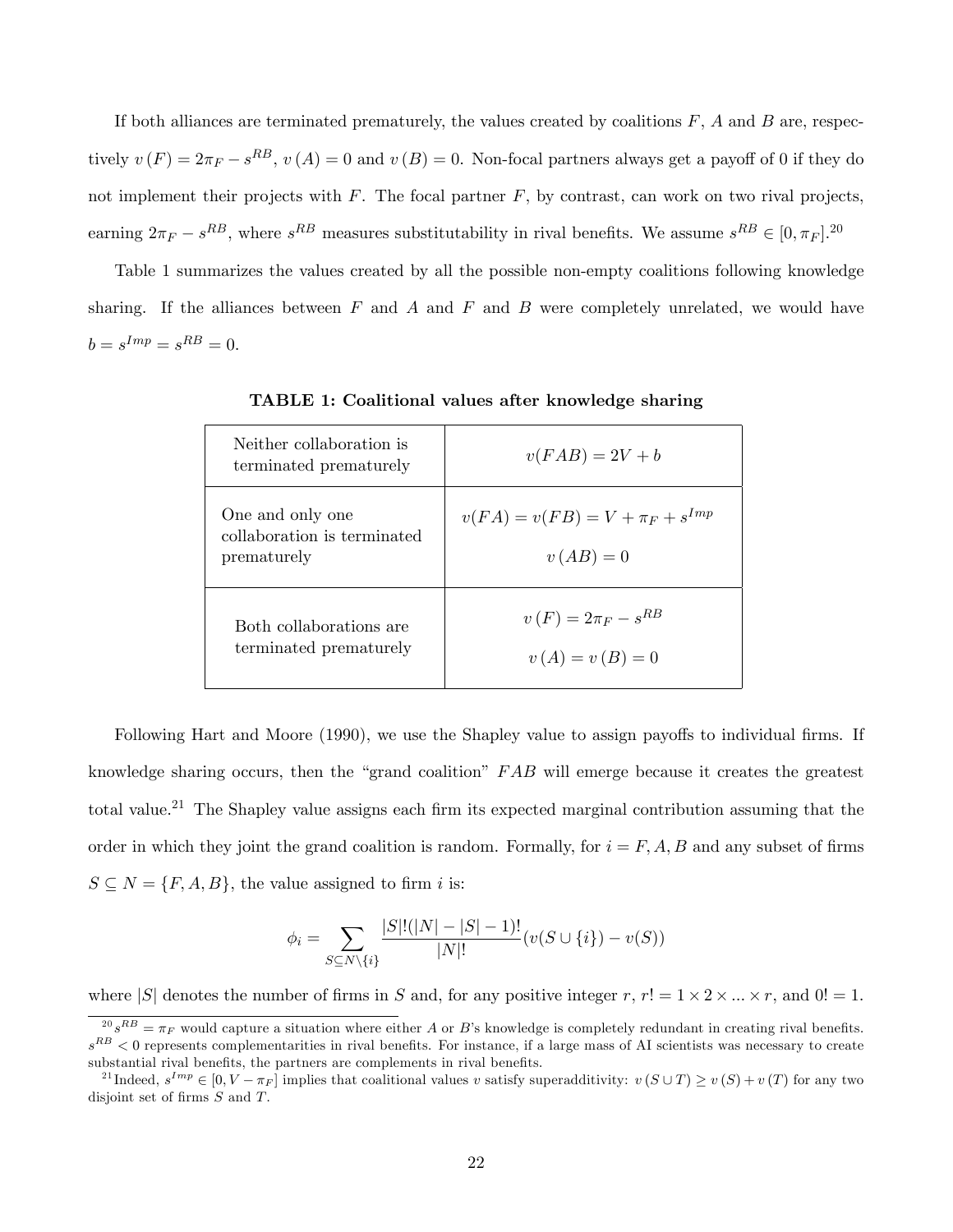The Shapley value yields the expressions for the firms' (gross) payoffs:  $2^2$ 

$$
\phi_F = V + \pi_F + \frac{1}{3}b + \frac{1}{3}(s^{Imp} - s^{RB})
$$
\n(9)

$$
\phi_A = \phi_B = \frac{1}{2}(V - \pi_F) + \frac{1}{3}b - \frac{1}{6}(s^{Imp} - s^{RB}).
$$
\n(10)

As the single alliance case, the fact that  $F$  can use the knowledge learnt from its partners on rival projects shifts the balance of power in its favor $-F$  gets an additional  $\frac{1}{2}\pi_F$  from each partner, and A and B lose the same amount. The synergistic value b is created only if all the firms work together; hence b is split equally among them. Substitutability in implementation has both costs and benefits for  $A$  and  $B$ . On the one hand, A can be replaced by B, which lowers A's bargaining power vis- $\hat{a}$ -vis F. On the other hand, A may replace B. In this case, A will share the benefits of substitutability in implementation with F. The cost of lower bargaining power for A (and similarly for B) is  $\frac{1}{3} s^{Imp}$ , while the benefit of replacing B is just  $\frac{1}{6} s^{Imp}$ . The benefit is half the cost because the gains from replacing B does not just accrue to A, but must be split between A and F. Thus, A and B on average lose as a result of implementation substitutability, and F gains. Finally, substitutability in rival benefits  $s^{RB}$  lowers the outside option of the focal firm  $F$  in case both alliances are terminated and therefore weakens  $F$ 's bargaining position vis-à-vis A and B. Thus,  $s^{RB}$  appears with a negative sign in equation (9), and with a positive sign in equation (10).

Define  $\Pi_F = \phi_F - I$ ,  $\Pi_A = \phi_A - \frac{1}{2}$  $\frac{1}{2}I$  and  $\Pi_B = \phi_B - \frac{1}{2}$  $\frac{1}{2}I$ . Knowledge sharing in both alliances is privately profitable for all partners if  $\Pi_i \geq 0$  for all  $i = F, A, B$ . Knowledge sharing in both alliances is efficient if  $2V + b \geq 2I$ . To facilitate the comparison with the single alliance case, we assume that the knowledge sharing condition for the focal firm holds i.e.,  $\Pi_F \geq 0$ , but those of the "weak" partners may not hold. We have the following.

#### **Proposition 5.** Suppose  $V \geq I$ . In alliance portfolios:

<sup>&</sup>lt;sup>22</sup>To compute  $\phi_F$ , one can proceed as follows. There are six possible ways in which firms F, A and B can be ordered: FAB, FBA, AFB, BFA, ABF and BAF. The marginal contribution of F when F is the first firm to join the grand coalition (orderings FAB and FBA) is  $v(F) - v(\emptyset) = 2\pi_F - s^{RB}$ . The marginal contribution of F when F is the second firm to join the grand coalition (orderings  $AFB$  and  $BFA$ ) is  $v(AF) - v(A) = v(BF) - v(B) = V + \pi_F + s^{Imp}$ . The marginal contribution of F when F is the third firm to join the grand coalition (orderings ABF and BAF) is  $v(ABF) - v(AB) =$  $v(BAF) - v(BA) = 2V + b$ . Because all orderings are equiprobable, we obtain equation (9).  $\phi_A$  and  $\phi_B$  are computed similarly.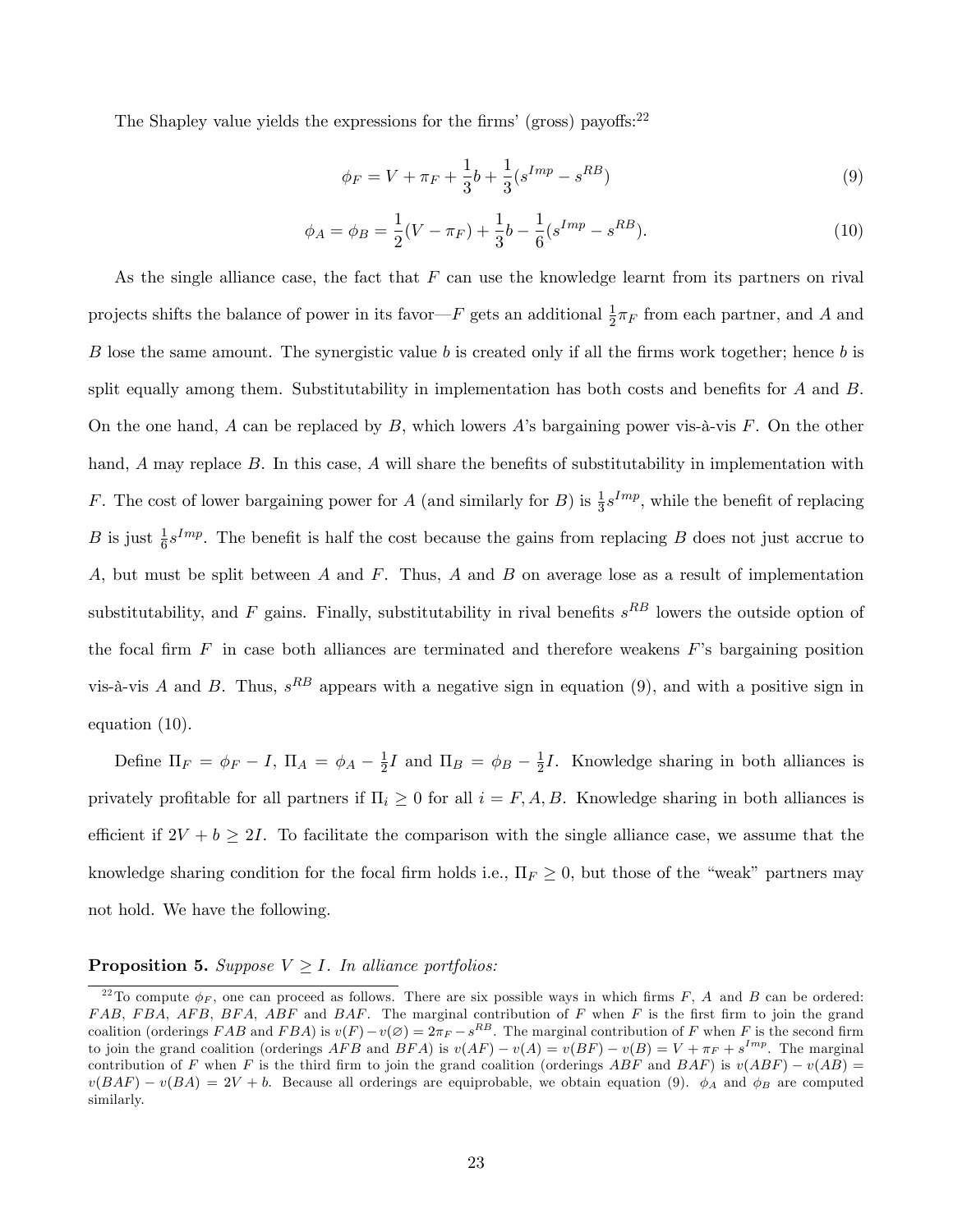- (i). Substitutability in rival benefits facilitates knowledge sharing, while substitutability in implementation hinders it. Synergies in implementation also facilitate knowledge sharing.
- (ii). Synergies in implementation have a larger effect in facilitating knowledge sharing than substitutability in implementation has in hindering it. More precisely, suppose  $b = k_1 + \lambda$  and  $s^{Imp} = k_2 + \lambda$ . Then knowledge sharing becomes more likely in alliance portfolios as  $\lambda$  grows.

These results follow from the knowledge sharing constraints of the "weak" partners:

$$
\Pi_A, \Pi_B \ge 0 \iff V - I - \pi_F + \frac{2}{3}b - \frac{1}{3}(s^{Imp} - s^{RB}) \ge 0.
$$
\n(11)

The analysis suggests two reasons why substitutability may not be as bad at discouraging knowledge sharing as generally thought. First, we identify a type of substitutability, substitutability in rival benefits  $s^{RB}$ , which facilitates rather than hinders knowledge sharing. Second, we show that synergies in implementation  $b$  have a larger effect in facilitating knowledge sharing than substitutability in implementation  $s^{Imp}$  has in hindering it. The reason, as mentioned above, is that substitutability in implementation has some beneficial effects for non-focal partners. A non-focal partner may lose a lot when it is replaced, but it may also gain a little when it is instrumental in replacing another non-focal partner.

An implication of our analysis is that knowledge sharing in a portfolio can be feasible, while knowledge sharing in a single alliance may not be.

**Proposition 6.** Suppose  $V \geq I$ . If  $V - I \in [\pi_F - \frac{2}{3}]$  $\frac{2}{3}b + \frac{1}{3}$  $\frac{1}{3}(s^{Imp} - s^{RB}), \pi_F)$ , then knowledge sharing in a portfolio is feasible, while knowledge sharing in a single alliance is not.

Proposition 6 suggests that one way to encourage knowledge sharing when appropriability hazards are present is to create alliance portfolios with desirable characteristics. The strategy of adding a third partner (i.e., a second dyadic alliance) is beneficial not only when there are synergies in implementation between non-focal partners, but also when substitutability in rival benefits is significant.

### 4.2 Similarity between alliance partners

Besides selecting the "right" number of partners, a focal firm must also select partners with the "right" characteristics. Here we examine the following question: Should the focal firm  $F$  choose non-focal partners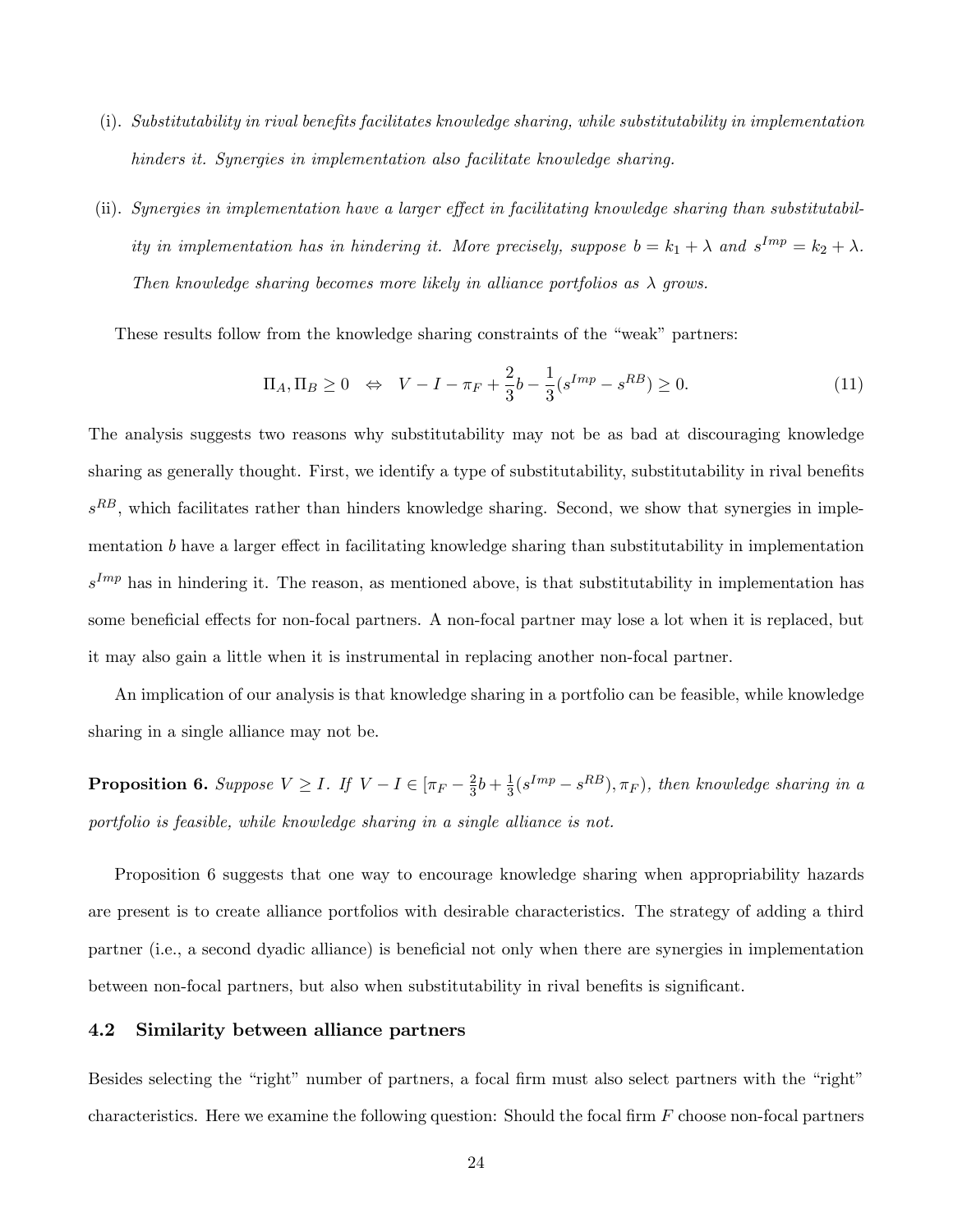that are similar to each other (i.e., with a large degree of substitutability), or partners that are different from each other (with a low degree of substitutability)?

To answer this question, let  $s^{Imp} = \alpha \Psi$  and  $s^{RB} = (1 - \alpha)\Psi$ . The parameter  $\Psi \geq 0$  measures the degree of similarity between A and B. A high degree of similarity between A and B increases both substitutability in implementation and substitutability in rival benefits.  $\alpha \in [0, 1]$  is a parameter capturing to what extent substitutability in implementation is more important than substitutability in rival benefit. If  $\alpha = 1$ , then only substitutability in implementation matters. If  $\alpha = 0$ , then only substitutability in rival benefit is important. By varying  $\alpha$ , we can examine how our results depend on the type of substitutability.

Proposition 7 below shows that, regardless of which type of substitutability is more important, F should often choose partners that are neither too similar or too dissimilar from each other.

**Proposition 7.** Suppose  $s^{Imp} = \alpha \Psi$  and  $s^{RB} = (1 - \alpha)\Psi$ , where  $\Psi \geq 0$  and  $\alpha \in [0, 1]$ .

- (i). If  $\alpha < \frac{1}{2}$  and  $V I \pi_F + \frac{2}{3}$  $\frac{2}{3}b \leq 0$ , then F's equilibrium payoff first rises then declines with  $\Psi$ . The optimum level of similarity from F's viewpoint is  $\Psi^* = \frac{3(V-I-\pi_F)+2b}{2\alpha-1}$  $\frac{(1-\pi_F)+20}{2\alpha-1}$ .
- (ii). If  $\alpha < \frac{1}{2}$  and  $V I \pi_F + \frac{2}{3}$  $\frac{2}{3}b > 0$ , then F's equilibrium payoff monotonically declines with  $\Psi$ . The optimum level of similarity from  $F$ 's viewpoint is zero.
- (iii). If  $\alpha > \frac{1}{2}$  and  $V I \pi_F + \frac{2}{3}$  $\frac{2}{3}b \leq 0$ , then F's equilibrium payoff is independent of  $\Psi$  and always equal to 0.
- (iv). If  $\alpha > \frac{1}{2}$  and  $V I \pi_F + \frac{2}{3}$  $\frac{2}{3}b > 0$ , then F's equilibrium payoff first rises then declines with  $\Psi$ . The optimum level of similarity from F's viewpoint is  $\Psi^* = \frac{3(V-I-\pi_F)+2b}{2\alpha-1}$  $\frac{(1-\pi_F)+2b}{2\alpha-1}$ .<sup>23</sup>

Proposition 7 suggests that the relationship between the value that  $F$  can appropriate and the degree of similarity of its alliance partners is typically non-monotonic. The reason is that there are in general two conflicting effects at play: (i) on the focal firm's payoff *conditional on knowledge sharing* and (ii) on the weak partners' incentives to share knowledge.

<sup>&</sup>lt;sup>23</sup>If  $\alpha = \frac{1}{2}$ , then F's equilibrium payoff is independent of  $\Psi$  and equal to  $V - I + v + \frac{1}{3}b$ .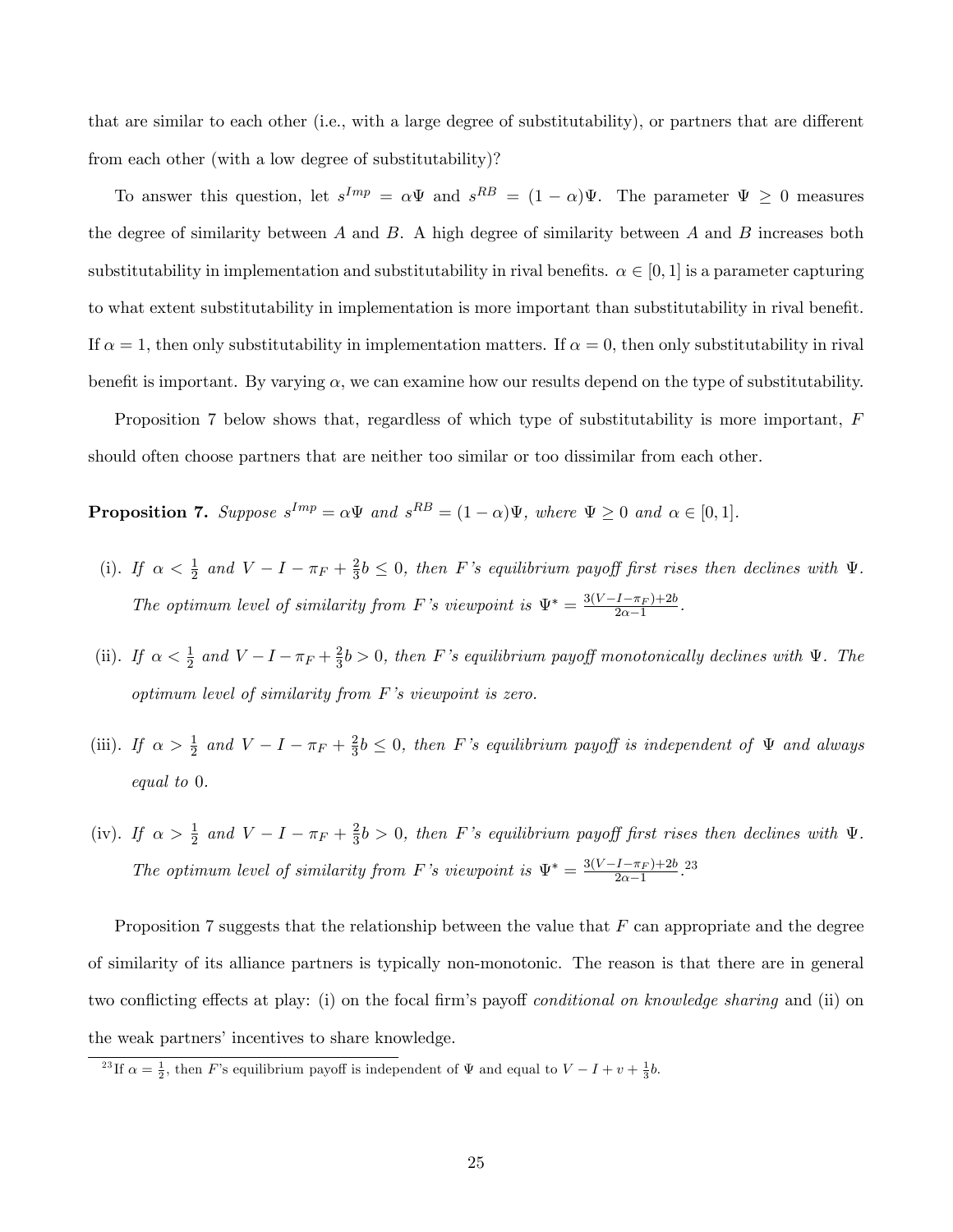Consider substitutability in implementation first. A high degree of similarity  $\Psi$  between non-focal partners benefits F conditional on knowledge sharing because it strengthens F's bargaining power. However, too much similarity reduces the non-focal partners' incentives to share knowledge, with detrimental effects on  $F$  as well. Thus, the optimum level of similarity between non-focal partners from  $F$ 's viewpoint is intermediate (Proposition 7, case (iv)).

When substitutability is in rival benefits, these effects are reversed. Partner similarity harms  $F$ conditional on knowledge sharing, but also induces the non-focal partners to share knowledge. Initially (for low levels of similarity), knowledge sharing in an alliance portfolio is not sustainable, and  $F$ 's payoff is low. However, when  $\Psi$  crosses  $\Psi^*$ , knowledge sharing becomes sustainable, so F's payoff suddenly rises. As  $\Psi$  grows further, substitutability in rival benefits monotonically reduces F's payoff (Proposition 7, case (i)).

Thus, regardless of which type of substitutability is more important,  $F$  is often better off by choosing partners that are neither too similar nor too dissimilar to each other. The relationship between  $F$ 's payoff and non-focal partner similarity  $\Psi$  has often an inverted-U shape (cases (i) and (iv)).

This basic intuition is complicated by the fact that initial conditions also matter. Depending on the initial propensity of its alliance partners to share knowledge (whether  $V - I - \pi_F + \frac{2}{3}$  $\frac{2}{3}b \leqslant 0$ , only part of the inverted-U curve may be observed. Case (ii) describes a situation where, because substitutability is mostly in rival benefits  $(\alpha < \frac{1}{2})$  and knowledge sharing can always be sustained, partner similarity is always detrimental to  $F$ . Hence the optimal value of partner similarity from  $F$ 's viewpoint is zero. Case (iii) describes a situation where knowledge sharing can never be sustained. In that case, because there is no knowledge sharing, the degree of partner similarity is inconsequential.

The complexity of these predictions may help explain the variety of often conflicting empirical results. Swaminathan and Moorman (2009) find that alliance announcements create value (i.e., abnormal stock returns) especially when the degree to which the firm's network of alliances involves firms that possess nonredundant knowledge, skills, and capabilities is moderate. Vasudeva and Anand (2011) find an inverted U-shaped relationship between the technological diversity in a focal firm's alliance portfolio and the likelihood that the focal firm cites its partner's patents. Cui and O'Connor  $(2012)$  find no statisti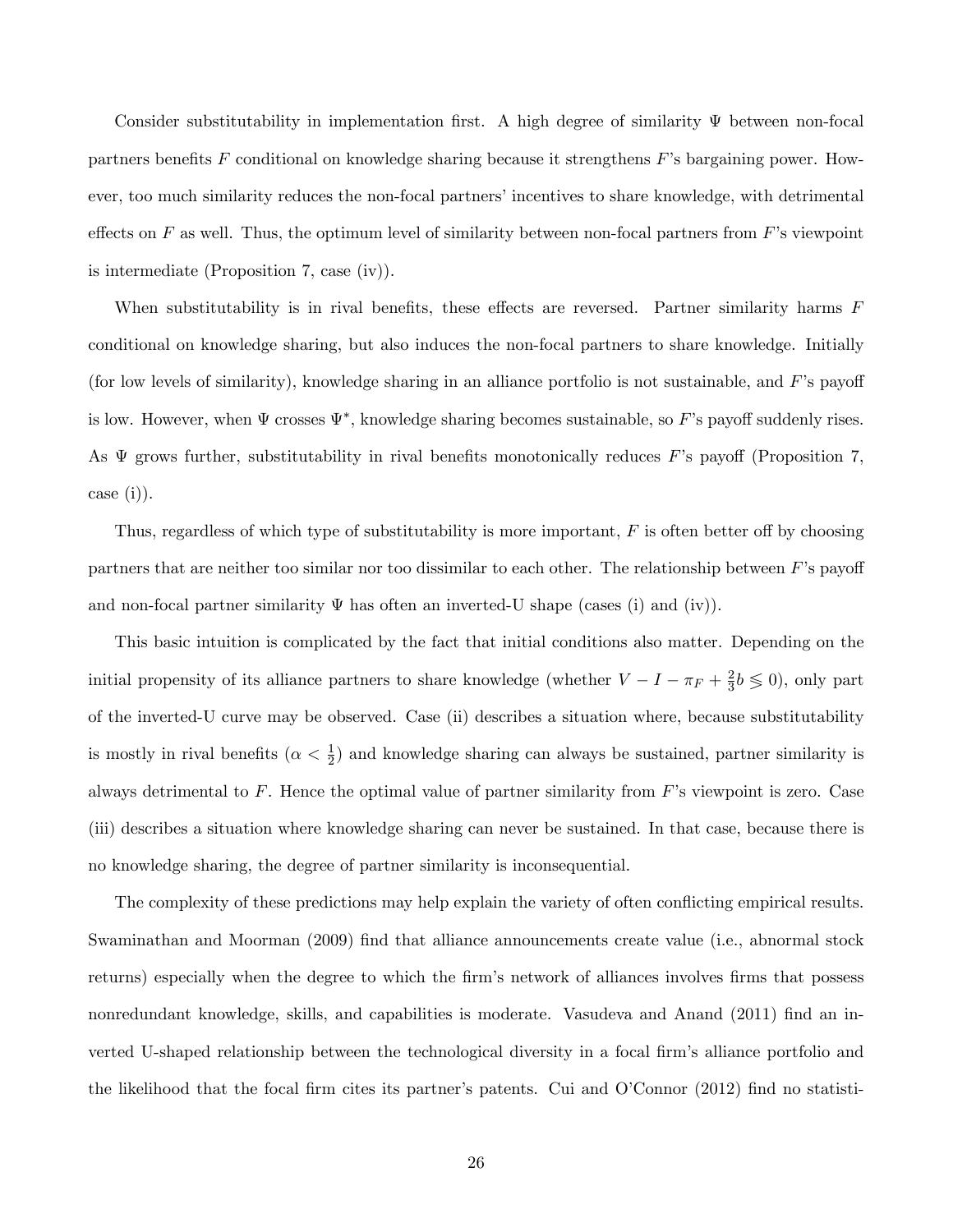cally significant relationship between alliance portfolio resource diversity and innovation, although several interaction effects are significant, while Goerzen and Beamish  $(2005)$  and Cui  $(2013)$  find monotonic relationships. Our theory can help rationalize these findings; however, further research is surely needed.

## 5 Contractual solutions

Contractual solutions to the hold-up problem have been extensively studied in economics (see Segal and Whinston, 2013, for a survey). In this section, we examine contractual solutions that appear to be important in practice. We argue that, although contracts can facilitate knowledge sharing, their usefulness is often limited.

Payments to share knowledge. A contract specifying payments from the "strong" partner to the "weak" partner to encourage knowledge sharing does not solve the underinvestment problem highlighted in this paper. The reason is that knowledge sharing is not observable by a court. Thus, the weak partner would sign the contract, accept the payment, and then would not share knowledge if that was not in its own interest.

Termination fee contracts. Termination fee contracts may also appear to be a potential solution (Williamson, 1983). However, they will not work in our model.

Suppose collaboration is efficient  $(V \geq I)$  but the weak partner will not share knowledge (i.e.,  $V - \pi_F +$  $\pi_A < I$ ). To avoid this problem, suppose F offers a contract to A that pays x to A if the collaboration terminates prematurely, before joint implementation. In this case, once knowledge sharing has occurred, F's outside option is  $\pi_F - x$ , and A's outside option is  $\pi_A + x$ . The new gross payoffs that accrue to F and A after negotiations are thus, respectively,  $\frac{1}{2}(V + \pi_F - \pi_A) - x$  and  $\frac{1}{2}(V - \pi_F + \pi_A) + x$ .

For knowledge sharing to occur, it must be profitable for the weak partner:

$$
\frac{1}{2}(V - \pi_F + \pi_A) + x \ge \frac{1}{2}I.
$$
\n(12)

However, with a termination fee, the weak partner may behave opportunistically. Specifically,  $A$  may not share knowledge simply to force termination and get a payment of  $x$ . To prevent such behavior,  $x$  has to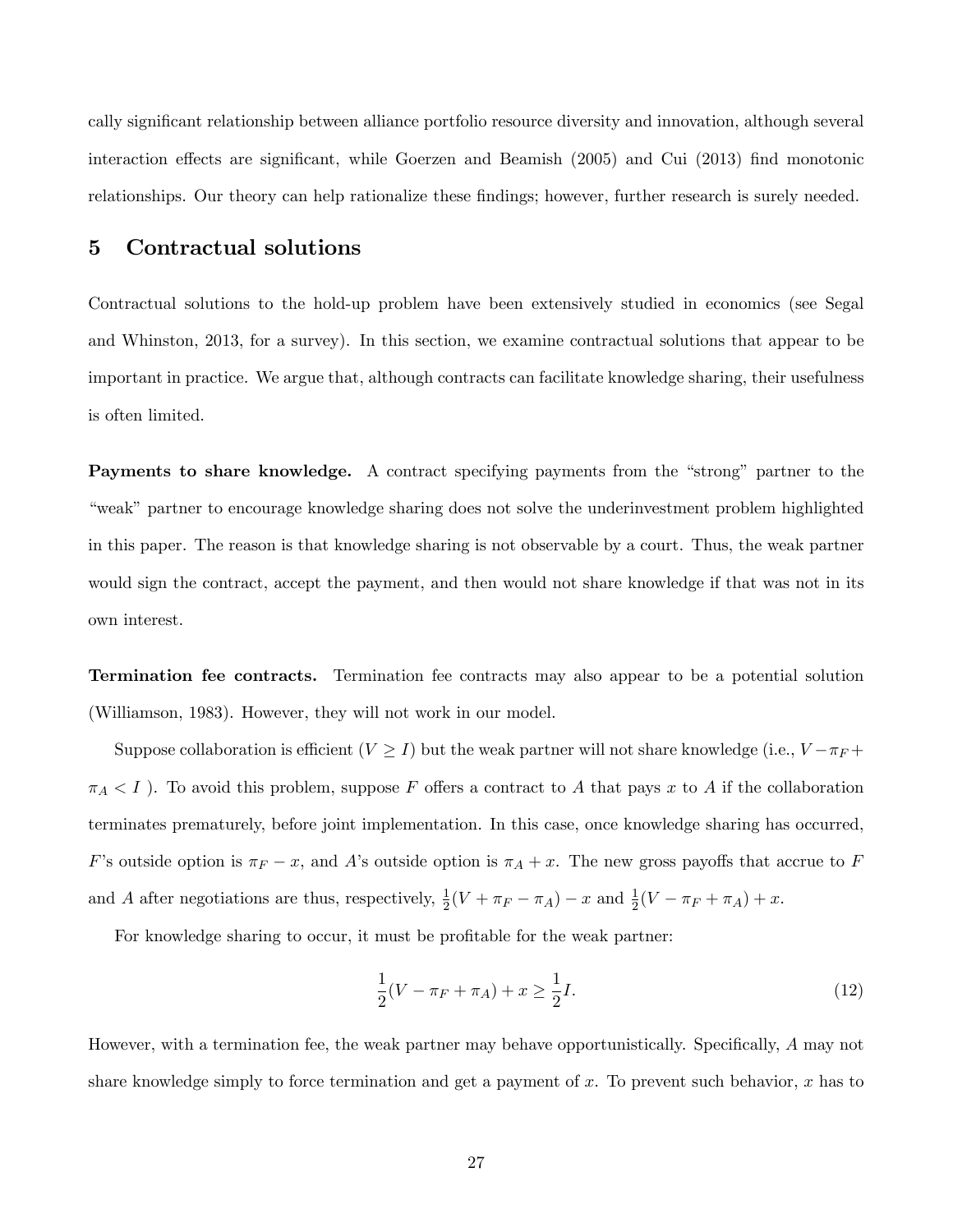be less than  $\hat{A}$ 's payoff from not reneging and sharing knowledge, i.e.,

$$
x \le \frac{1}{2}(V - \pi_F + \pi_A) + x - \frac{1}{2}I
$$
  

$$
\iff (V - \pi_F + \pi_A) - I \ge 0.
$$
 (13)

But (13) cannot hold because we assumed  $V - \pi_F + \pi_A - I < 0$ . That is, a contract that encourages knowledge sharing also encourages opportunistic behavior by A.

Equity alliances. In the model in Section 2, there is no contract specifying how the returns from collaboration are divided. We simply assumed that, given outside options  $(\pi_F, \pi_A)$ , partners split the surplus  $V - (\pi_F + \pi_A)$  equally among themselves. However, if the partners can commit to a contract that specifies a certain division of the surplus, should they implement their project together, they can improve outcomes. Consider a contract such that, if the partners implement their project together, a share  $\lambda \in [0,1]$  of the surplus goes to A, and the share  $1 - \lambda$  of the surplus goes to F. The partners' payoffs conditional on knowledge sharing are:<sup>24</sup>

$$
\Pi_F^E = \pi_F + (1 - \lambda) \left[ V - \pi_F - \pi_A \right] - \frac{1}{2} I \tag{14}
$$

$$
\Pi_A^E = \pi_A + \lambda[V - \pi_F - \pi_A] - \frac{1}{2}I.
$$
\n(15)

Importantly, contract  $\lambda$  does not oblige the firms to share knowledge or implement the project together. Instead,  $F$  and  $\vec{A}$  can choose between doing so and realizing the payoffs specified under the contract or separating and obtaining their respective outside options. The key assumption we make here is that the partners are unable to renegotiate the contract  $\lambda$  in period 2 (after knowledge sharing). If they could do so, then we would expect their (re)negotiation to produce the same outcome as in Section 2, because their ex ante bargaining weights are the same.

Proposition 8 below compares 'equity' alliances associated with contract  $\lambda$  to the 'non-equity' alliances where  $\lambda = 1/2$  (that is, the alliances studied in Section 2). We say that knowledge sharing can be

<sup>&</sup>lt;sup>24</sup> An equivalent way of describing the partners' payoffs is to define a contract  $\phi$  such that  $\Pi_F^E = (1 - \phi)V - \frac{1}{2}I$  and  $\Pi_A^E = \phi V - \frac{1}{2}I$ , subject to the constraints that  $(1 - \phi)V \geq \pi_F$  and  $\phi V \geq \pi_A$ . These constraints define upper and lower bounds to A's equity share  $\phi$  which ensure that partners have no incentives to prematurely terminate the alliance after knowledge sharing. The case where  $\phi$  reaches its lower bound corresponds to the case where  $\lambda = 0$ , so that all the surplus goes to firm F. The case where  $\phi$  reaches its upper bound corresponds to the case where all the surplus goes to firm A  $(\lambda = 1)$ .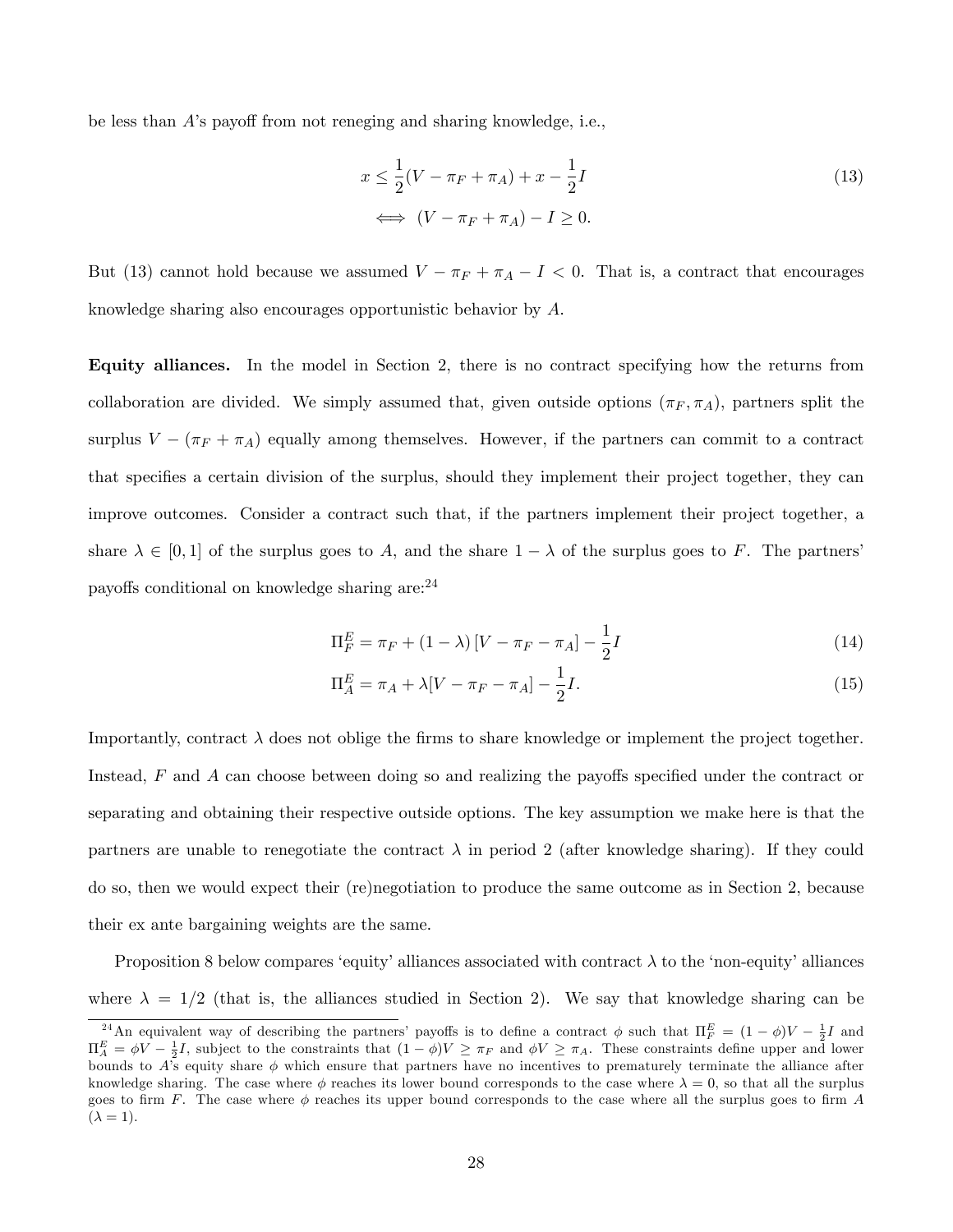implemented by an equity alliance if there exists an equity share  $\lambda \in [0,1]$  such that both partners are willing to share knowledge. Similarly, we say that knowledge sharing can be implemented by a non-equity alliance if both partners are willing to share knowledge when  $\lambda = 1/2$ .

#### Proposition 8.

- (i). If knowledge sharing can be implemented by a non-equity alliance, then it can also be implemented by an equity alliance. However, the converse is not true.
- (ii). If knowledge sharing can be implemented by an equity alliance but not by a non-equity alliance, then  $\pi_F > \pi_A$  implies  $\lambda > 1/2$ , and  $\pi_F < \pi_A$  implies  $\lambda < 1/2$ .
- (iii). Even if knowledge sharing is efficient, knowledge sharing may not be implementable by an equity alliance.

Part (i) is obvious. Non-equity alliances are a special case of equity alliances. Thus, if knowledge sharing can be implemented by a non-equity alliance, it can also be implemented by an equity alliance, but the reverse is not necessarily true.

Part (ii) shows how equity alliances can be structured to facilitate knowledge sharing when non-equity alliances are ineffective. Suppose non-equity alliances are ineffective because knowledge sharing shifts bargaining positions excessively in favor of F (i.e.,  $\pi_F$  is much larger than  $\pi_A$ ). Then, F may grant the weaker partner A a larger share of the surplus  $(\lambda > 1/2)$  to encourage knowledge sharing. Equity alliances help because they allow partners to flexibly distribute the gains from collaboration. The firm experiencing an adverse shift in bargaining position can be compensated with a greater share of the surplus. The strong partner can commit to a more 'generous' distribution of the surplus (see also Panico 2011 for a related result).

Part (iii), however, shows that, although equity alliances facilitate knowledge sharing, they cannot completely solve the problem. The reason is that shifts in bargaining positions can be large relative to the joint surplus. Partners always retain the option of terminate the alliance at the negotiation stage. Thus, F cannot get less than  $\pi_F$  and A cannot get less than  $\pi_A$  at the negotiation stage. But, if  $\pi_F$  is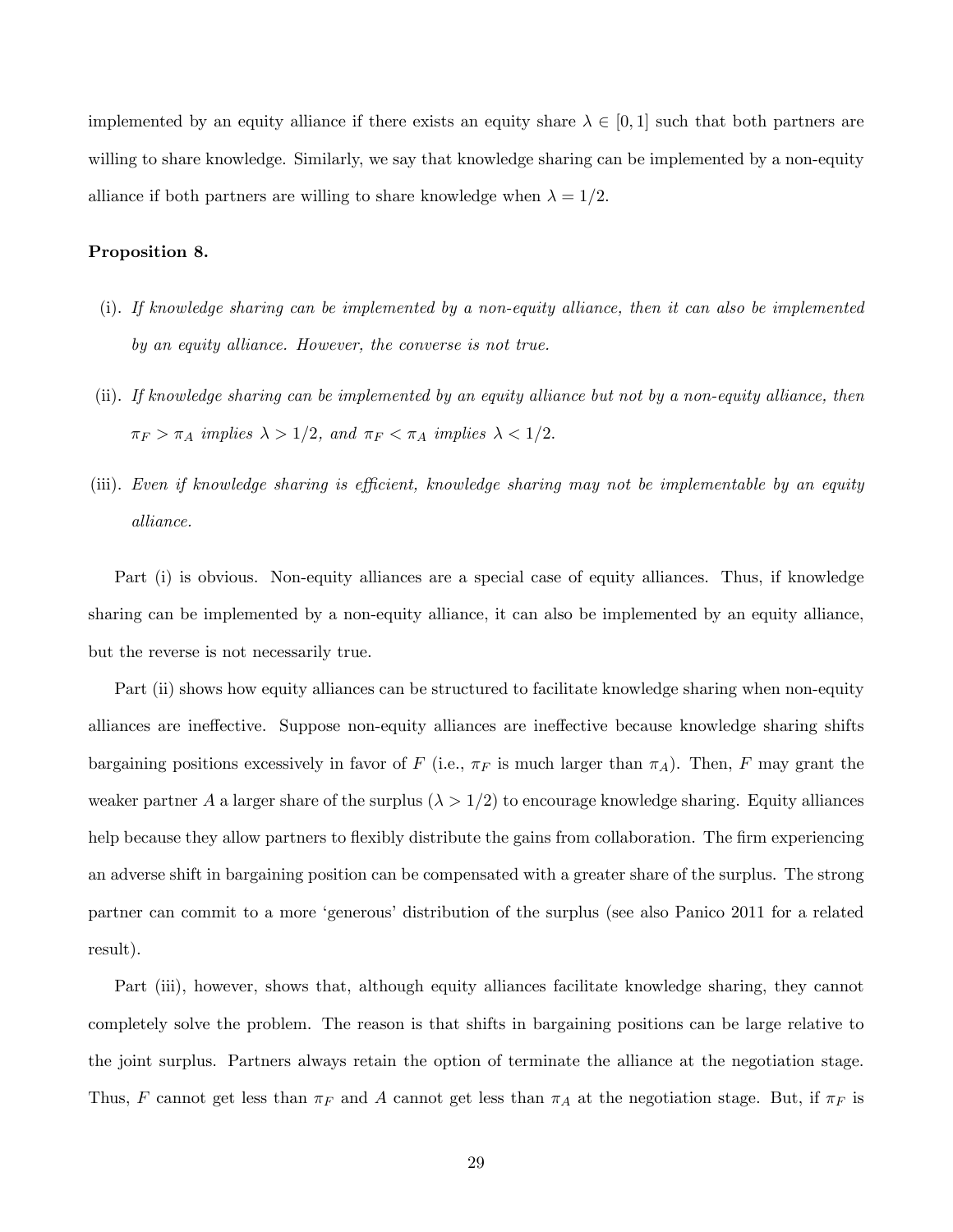very large, then there may be very little surplus  $V - \pi_F - \pi_A$  to compensate A for sharing knowledge. As a result, knowledge sharing may not be implementable, even if it is socially efficient.

### 6 Conclusion

Firms enter into alliances for a variety of reasons: to facilitate collusion and increase market power (Porter and Fuller, 1986), to share risks and take advantage of new opportunities (Kogut, 1991), to pool resources with other firms (Hennart, 1988) and to acquire new skills and capabilities (Hamel, 1991; Mowery et al., 1996; Khanna et al., 1998).

In this paper, we focus on alliances where an important objective is the acquisition of new skills and capabilities ("learning alliances"), but where contracts are incomplete and firms cannot commit to exploit the newly created knowledge jointly. Firms share knowledge to create value (e.g., new products). However, knowledge sharing also creates appropriability hazards. For instance, a firm may steal a partner's trade secrets, or asymmetric learning may occur. In the latter case, the faster learner may over time be able to reduce its dependency on the partner and appropriate a greater share of the collaborative pie. All these risks, if foreseen, can discourage knowledge sharing, unless contractual or other types of safeguards exist.

Our paper emphasizes commitments that leading firms can make to encourage knowledge sharing. Our theory does not negate the importance of safeguards or knowledge protection; however, it does provide a more nuanced perspective, by incorporating also the incentives of leading firms to create a 'safe space' for collaboration.

The paper has several implications that are relevant to managers and practitioners. A basic but important point is that managers must be aware of their partners' incentives to collaborate. If leading firms do not leave sufficient rents to their alliance partners, the latter will not participate in collaborative endeavours, or will only participate in a perfunctory or opportunistic manner.

Leading firms can build structures to lessen partners' appropriability concerns. These structures sometimes involve "Chinese walls" that compartmentalize and protect partners' confidential information. For instance, Toyota deliberately took steps to separate its operations management consulting division from its purchasing division, so that suppliers would share information with Toyota without worrying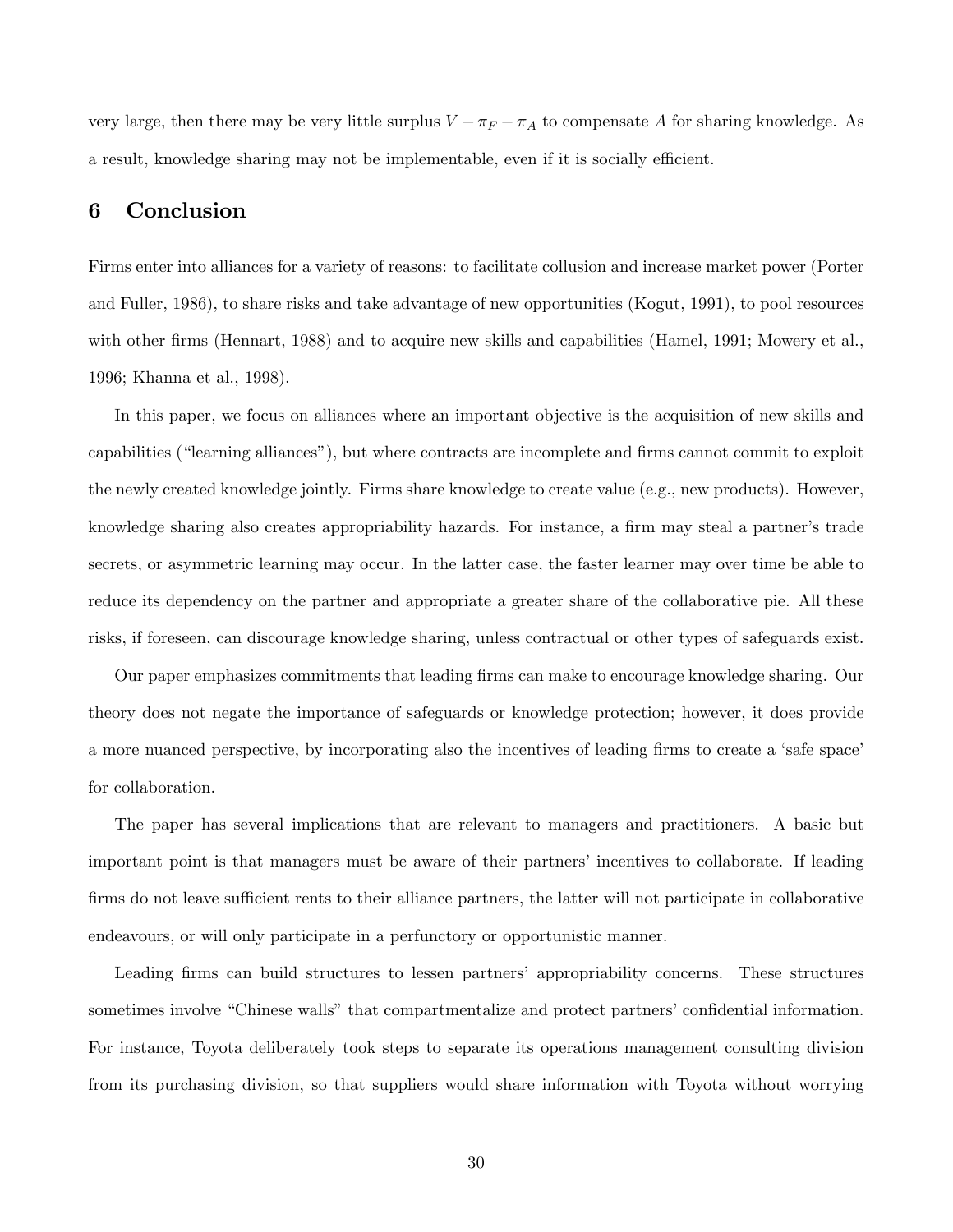that this might constrain their future pricing flexibility.

Our theory, by emphasizing the broader theme of commitment to treat partners fairly (and share rents), also highlights the importance of the credibility of such commitments. In the case of Intel Architecture Lab (IAL), credibility was enhanced by the fact that IAL was separated from Intel's other businesses, and that this separation was observable from the outside. This separation, by mitigating competitive threats from Intel's other units, increased complementors' incentives to collaborate with IAL. This approach also provides a different perspective on learning races. Managers should not always try to win the race but should instead sometimes constrain their ability to appropriate value, to encourage collaboration and knowledge sharing.

Alliance portfolio design can also be used to implicitly commit to low levels of appropriation of partnersí knowledge, by creating alliance portfolios with desirable characteristics. We show that the simple intuition that alliance portfolios should be constructed to minimize overlaps in technology among partners is potentially misleading because there are types of partner substitutability that may encourage rather than hinder knowledge sharing. Our theory also suggests that managers should select partners that are neither too similar nor too dissimilar to each other, because partner substitutability has opposing effects on value creation and value capture by the focal firm.

Alliances are by definition not zero-sum games. Instead, they have the potential to create value. Value capture strategies must be balanced against the need to ensure value creation. Our focus on the need to induce knowledge sharing by the weaker partner is, at the most abstract level, an attempt put the emphasis back on value creation.

### References

Aghion P, Tirole J. 1994. The management of innovation. *Quarterly Journal of Economics* 109(4): 1185-1209.

Argote L, McEvily B, Reagans R. 2003. Managing knowledge in organizations: An integrative framework and review of emerging themes. Management Science 49(4): 571-582.

Arora A, Merges RP. 2004. Specialized supply firms, property rights and firm boundaries. *Industrial and* Corporate Change 13(3): 451-475.

Bae J, Gargiulo M. 2004. Partner substitutability, alliance network structure, and firm profitability in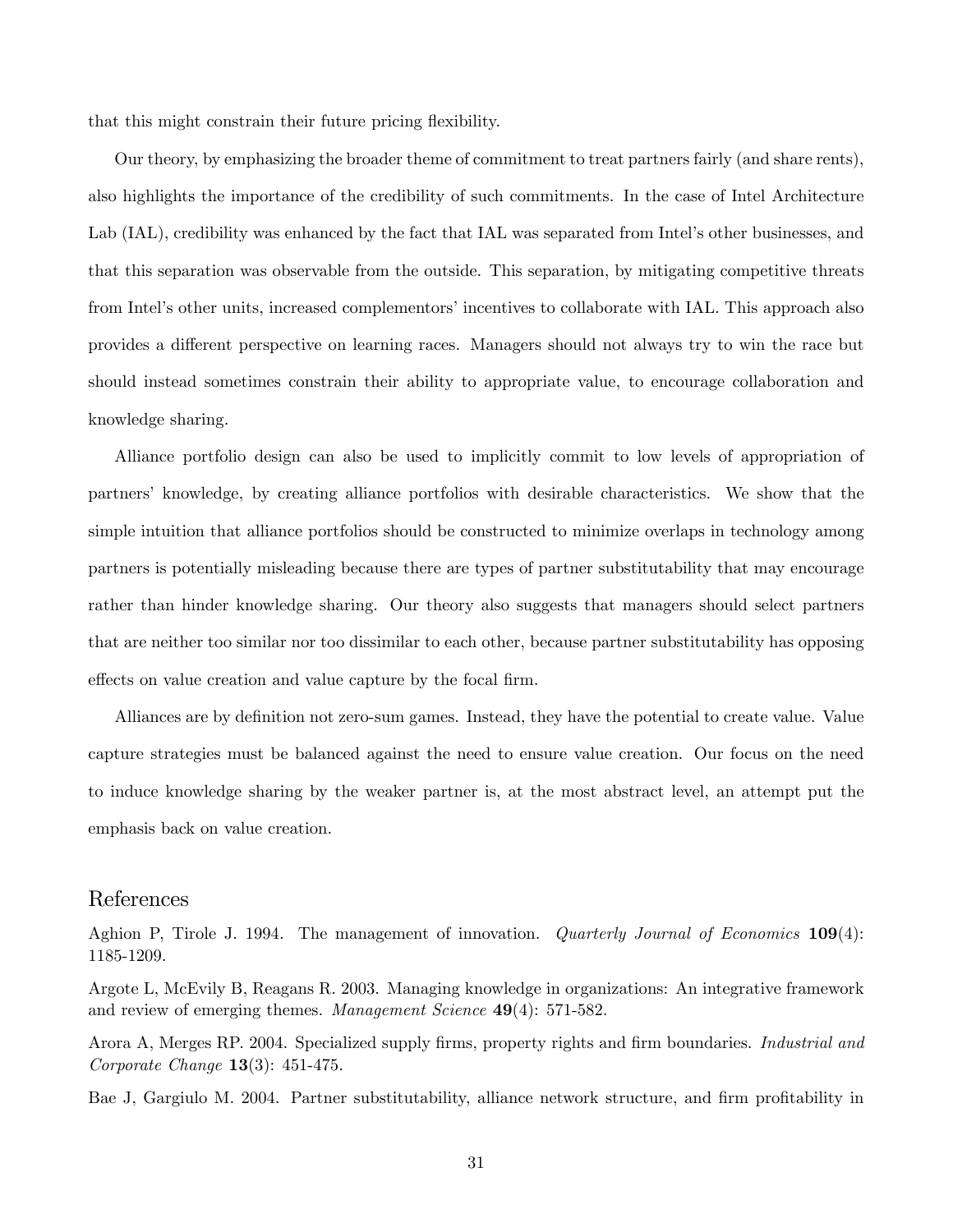the telecommunications industry. Academy of Management Journal 47(6): 843-859.

Baum JA, Calabrese T, Silverman BS. 2000. Don't go it alone: Alliance network composition and startups' performance in Canadian biotechnology. Strategic Management Journal 21(3): 267-294.

Brandenburger A, Stuart H. (2007). Biform games. Management Science 53(4): 537-549.

Christensen CM. 1994. Molding the impossible: The NYPRO/Vistakon disposable contact lens project. Harvard Business School Main Case.

Cohen WM, Nelson RR, Walsh JP. 2000. Protecting their intellectual assets: Appropriability conditions and why US manufacturing firms patent (or not). NBER working paper 7552.

Cui AS. 2013. Portfolio dynamics and alliance termination: The contingent role of resource dissimilarity. Journal of Marketing 77(3): 15-32.

Cui AS, O'Connor G. 2012. Alliance portfolio resource diversity and firm innovation. *Journal of Marketing* 76 $(4)$ : 24-43.

de Fontenay CC, Gans JS. 2005. Vertical integration in the presence of upstream competition. RAND Journal of Economics  $36(3)$ : 544-572.

Dussauge P, Garrette B, Mitchell W. 2000. Learning from competing partners: Outcomes and durations of scale and link alliances in Europe, North America and Asia. Strategic Management Journal 21(2) 99-126.

Dyer JH, Nobeoka K. 2000. Creating and managing a high-performance knowledge-sharing network: the Toyota case. Strategic Management Journal 21(3): 345-367.

Fuller MB, Porter ME. 1986. Coalitions and Global Strategy. In Competition in Global Industries, 315-344.

Gawer A, Cusumano MA. 2002. Platform Leadership: How Intel, Microsoft, and Cisco Drive Industry Innovation. Boston, MA: Harvard Business School Press.

Goerzen A, Beamish PW. 2005. The effect of alliance network diversity on multinational enterprise performance. Strategic Management Journal 26(4): 333-354.

Grindley P, Mowery DC, Silverman B. 1994. SEMATECH and collaborative research: Lessons in the design of high-technology consortia. Journal of Policy Analysis and Management 13(4); 723-758.

Grossman SJ, Hart OD. 1986. The costs and benefits of ownership: A theory of vertical and lateral integration. *Journal of Political Economy* **94**(4): 691-719.

Hamel G. 1991. Competition for competence and inter-partner learning within international strategic alliances. Strategic Management Journal 12(Special Issue): 83-103.

Hansen MT. 2002. Knowledge networks: Explaining effective knowledge sharing in multiunit companies. Organization Science 13(3): 232-248.

Hart O, Moore J. 1990. Property rights and the nature of the firm. Journal of Political Economy  $98(6)$ : 1119-1158.

Hennart J-F. 1988. A transaction cost theory of equity joint ventures. Strategic Management Journal  $9(4): 361-374.$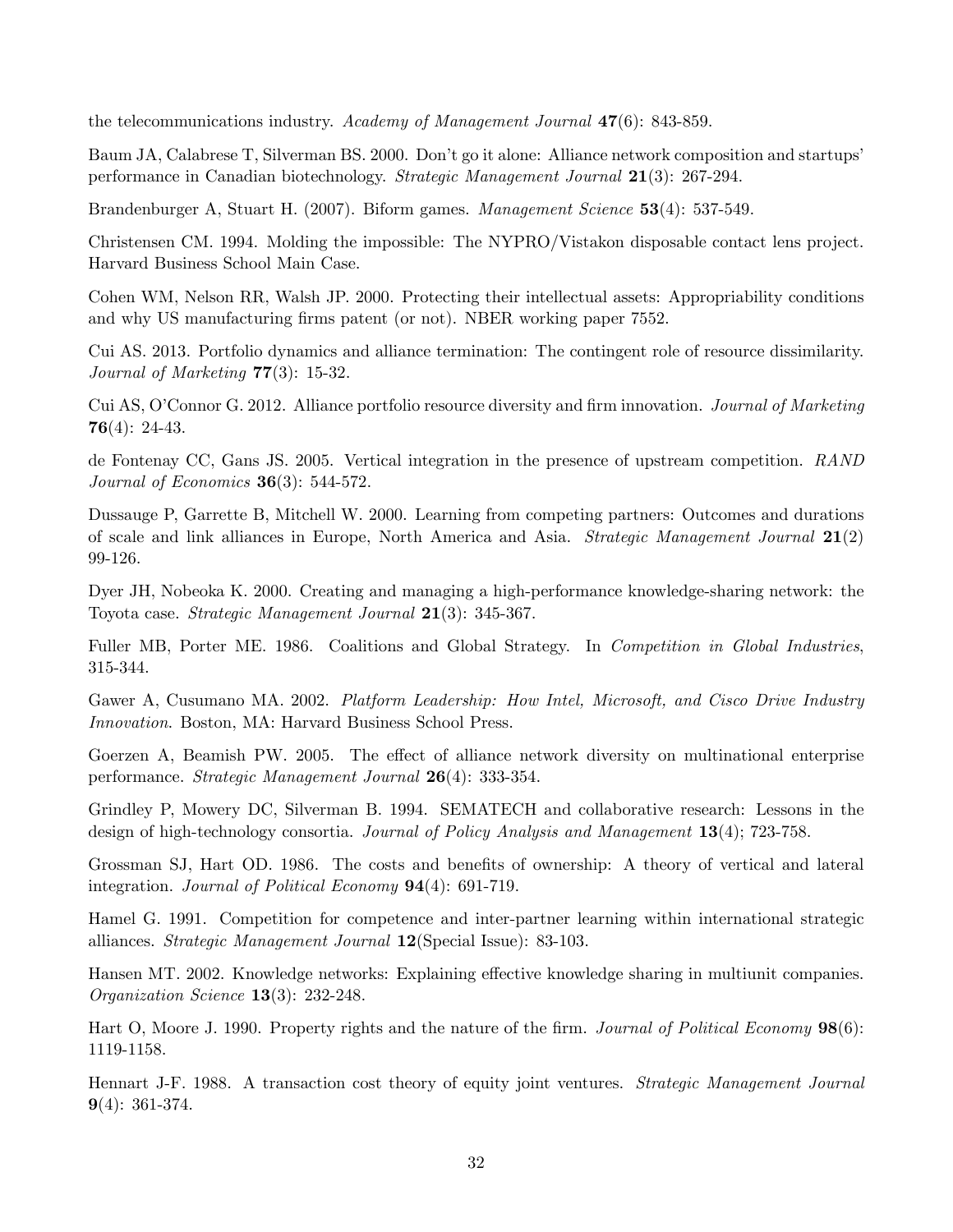Hennart J-F, Roehl T, Zietlow D. 1999. 'Trojan Horse' or 'workhorse'? The evolution of U.S.-Japanese joint ventures in the United States. Strategic Management Journal  $20(1)$ : 15-29.

Herbst P, Walz U. 2017. The design of vertical R&D collaborations. Economica 84(333): 54-77.

Iansiti M, Levien R. 2004. The keystone advantage: What the new dynamics of business ecosystems mean for strategy, innovation, and sustainability. Harvard Business Press.

Inkpen AC. 2000. A note on the dynamics of learning alliances: Competition, cooperation, and relative scope. Strategic Management Journal 21(7): 775-779.

Inkpen AC. 2002. Learning, knowledge management, and strategic alliances: So many studies, so many unanswered questions. In Cooperative Strategies and Alliances, Contractor FJ, Lorange P (eds). Elsevier Science: Oxford, U.K.: 267-289.

Inkpen AC. 2005. Learning Through Alliances: General Motors and NUMMI. California Management *Review* 47(4): 114-136.

Inkpen AC, Beamish PW. 1997. Knowledge, bargaining power, and the instability of international joint ventures. Academy of Management Review 22(1): 177-202.

Katila R, Rosenberger JD, Eisenhardt KM. 2008. Swimming with sharks: Technology ventures, defense mechanisms and corporate relationships. Administrative Science Quarterly 53(2): 295-332.

Khanna T, Gulati R, Nohria N. 1998. The dynamics of learning alliances: Competition, cooperation, and relative scope. Strategic Management Journal 19(3): 193-210.

Kogut B. 1991. Joint ventures and the option to expand and acquire. Management Science 37(1): 19-33.

Lavie D. 2007. Alliance portfolios and firm performance: A study of value creation and appropriation in the US software industry. Strategic Management Journal 28(12): 1187-1212.

McEvily SK, Das S, McCabe K. 2000. Avoiding competence substitution through knowledge sharing. Academy of Management Review  $25(2)$ : 294-311.

Mitchell W, Singh K. 1996. Survival of businesses using collaborative relationships to commercialize complex goods. Strategic Management Journal 17(3): 169-195.

Morgan J, Várdy F. 2013. The fragility of commitment. Management Science 59(6): 1344-1353.

Mowery DC, Oxley JE, Silverman BS. 1996. Strategic alliances and interfirm knowledge transfer. *Strategic* Management Journal 17 (Special Issue): 77-91.

Mowery DC, Oxley JE, Silverman BS. 2002. The two faces of partner-specific absorptive capacity: Learning and cospecialization in strategic alliances. In Cooperative Strategies and Alliances, Contractor FJ, Lorange P (eds). Elsevier Science: Oxford, U.K.: 291-319.

Oxley JE. 1997. Appropriability hazards and governance in strategic alliances: A transaction cost approach. Journal of Law, Economics, & Organization 13(2): 387-409.

Oxley J, Wada T. 2009. Alliance structure and the scope of knowledge transfer: Evidence from U.S.-Japan agreements. Management Science 55(4): 635-649.

Panico C. 2011. On the contractual governance of research collaborations: Allocating control and intellectual property rights in the shadow of potential termination. Research Policy 40(10): 1403-1411.